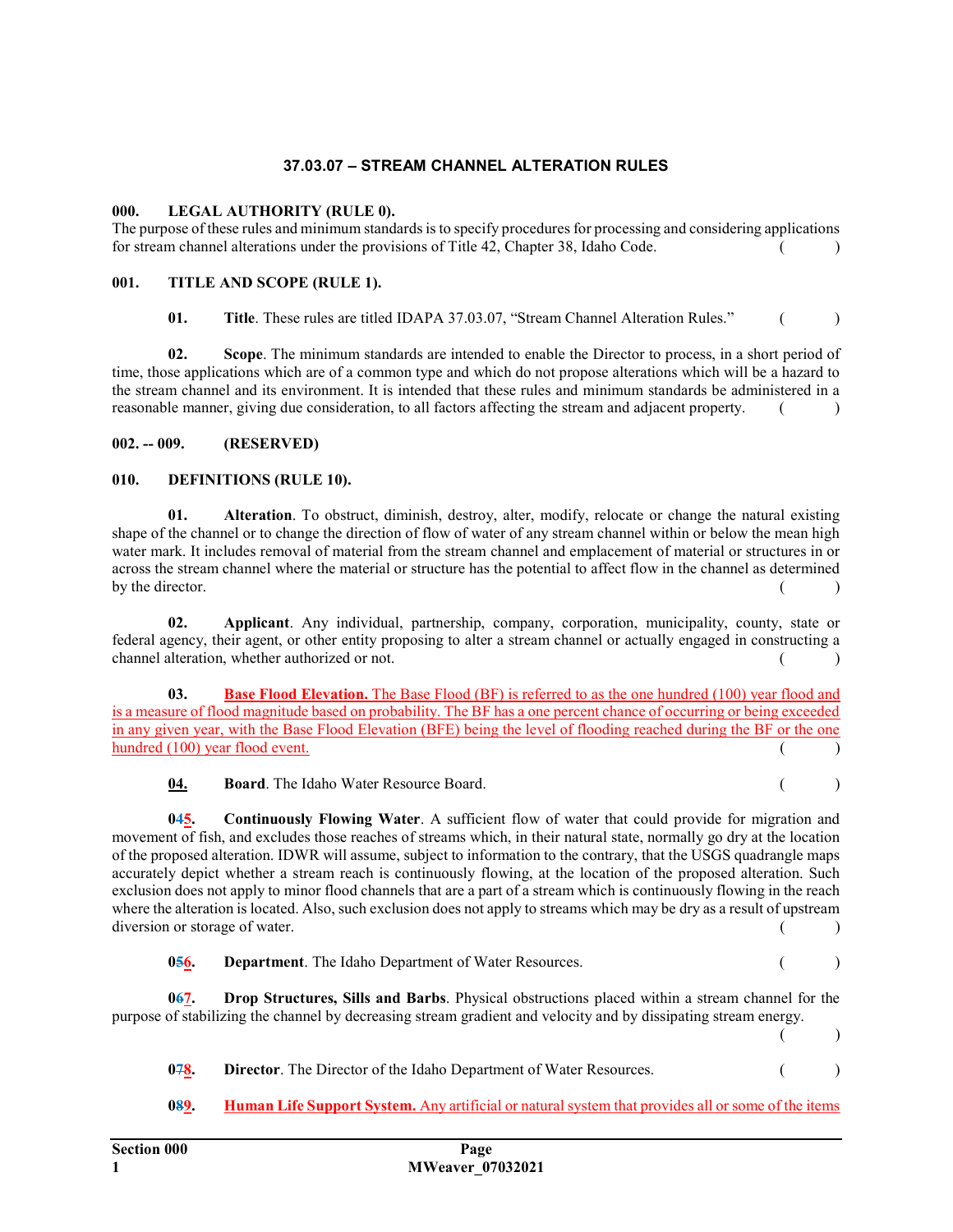(such as oxygen, food, water, control of temperature, or disposition of carbon dioxide) necessary for maintaining human life or health.

10. Mean High Water Mark. AAs defined in Idaho Code, § 42-3802(h), the mean high water mark is water level corresponding to the "natural or ordinary high water mark" as defined in Section 58-104(9), Idaho Code, and is the line which the water impresses on the soil by covering it for sufficient periods of time to deprive the soil of its terrestrial vegetation and destroy its value for commonly accepted agricultural purposes. ()

0911. Non-Powered Sluice-Equipment. Equipment which is powered only by human strength.  $($  )

102. Plans. Maps, sketches, engineering drawings, photos, work descriptions and specifications sufficient to describe the extent, nature, and location of the proposed stream channel alteration and the proposed method of accomplishing the alteration.  $($ 

143. Powered Equipment. Equipment which is powered by means other than human strength such as a gasoline engine or electric motor.

14. Repair. Any work needed or accomplished, to protect, maintain, or restore any water diversion structure and the associated stream channel upstream and downstream as necessary for the efficient operation of the water diversion structure.

125. Stream Channel. A natural water course of perceptible extent with definite beds and banks which confines and conducts continuously flowing water. The channel referred to is that which exists at the present time, regardless of where the channel may have been located at any time in the past. For the purposes of these rules only, the beds of lakes and reservoir pool areas are not considered to be stream channels. () ()

13. Base Flood Elevation. The Base Flood (BF) is referred to as the one hundred (100) year flood and is a measure of flood magnitude based on probability. The base flood has a one percent chance of occurring or being exceeded in any given year, with the Base Flood Elevation (BFE) being the level of flooding reached during the BF or the one hundred (100) year flood event.

# 011. -- 024. (RESERVED)

# 025. EXEMPTIONS (RULE 25).

01. Work on Existing or Proposed Reservoir Projects. Permits are not required under the provisions of Title 42, Chapter 38 for construction work on any existing or proposed reservoir project, including the dam, and such areas downstream as the Director may determine is reasonably necessary for construction and maintenance of  $\qquad \qquad$  the dam.  $($ 

02. Snake and Clearwater Rivers. Permits are not required for work within that portion of the Snake and Clearwater rivers from the state boundary upstream to the upper boundary of the Port of Lewiston Port District as it now exists or may exist in the future. ( )

03. Cleaning, Maintenance, Construction or Repair Work. No permit is required of a water user or his agent to clean, maintain, construct, or repair any diversion structure, canal, ditch, or lateral or to remove any obstruction from a stream channel which is interfering with the delivery of any water under a valid existing water right or water right permit.  $($ )

04. Removal of Debris. No permit is required for removal of debris from a stream channel provided that no equipment will be working in the channel and all material removed will be disposed of at some point outside the channel where it cannot again reenter the channel. ( )

05. Mining Operations Using Non-Powered Equipment. No permit is required for mining activities using non-powered equipment to move one-quarter (1/4) cubic yard per hour or less below the mean high water mark,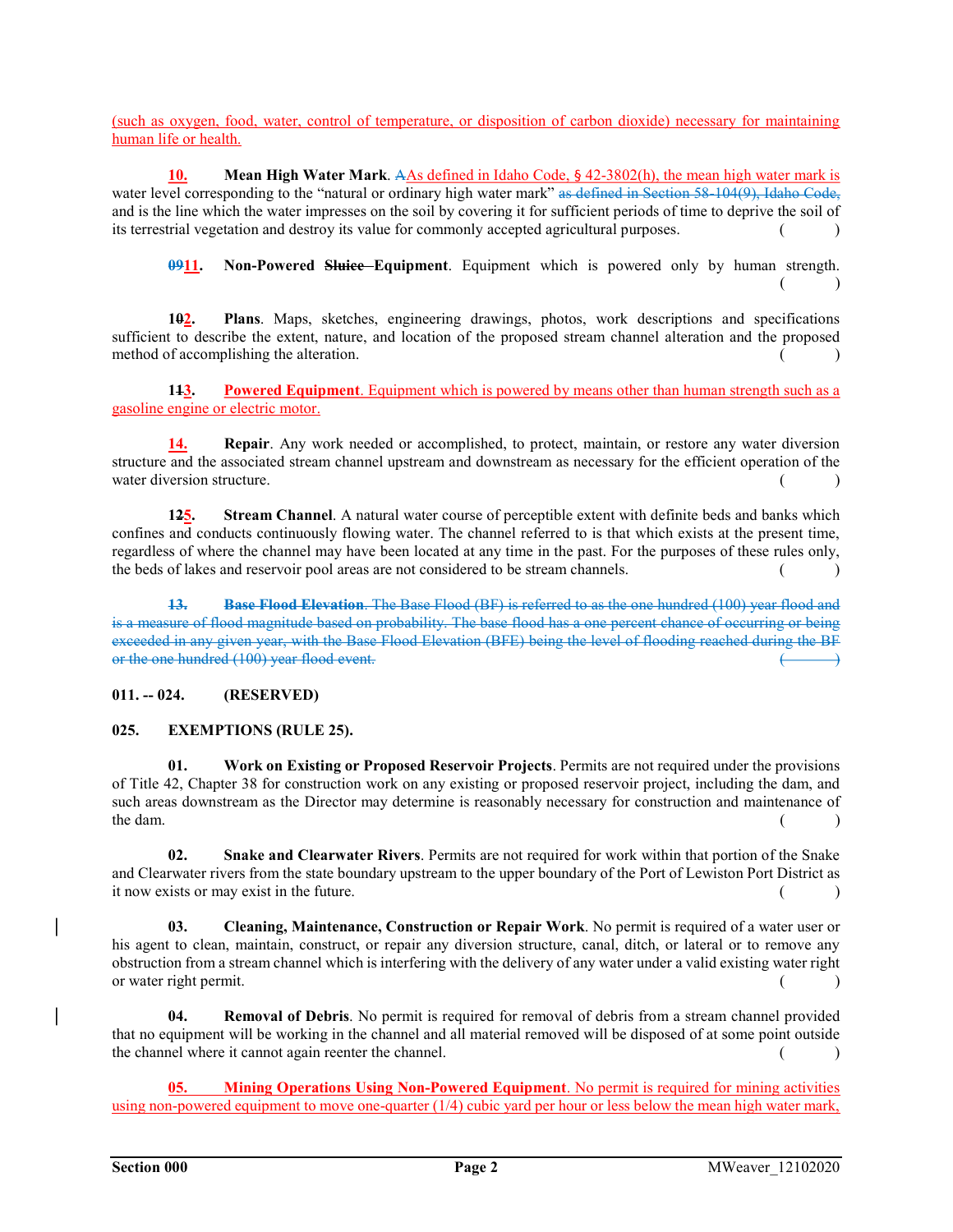## 026. -- 029. (RESERVED)

#### 030. APPLICATIONS (RULE 30).

01. Alteration of Stream Channels Permit Required. No person shall engage in any activity which will alter a stream channel without first applying for a permit as provided by  $\S$  42-3803, Idaho Code.

02. Joint Application Permit Form. The Department of Water Resources, Department of Lands, and the U.S. Army Corps of Engineers have developed a joint application for permit form which will suffice for the required permit application under the Stream Protection Act. An application should be filed at least sixty (60) days before the applicant proposes to start the construction and shall be upon the joint application form furnished by the Department. The application shall be accompanied by plans which clearly describe the nature and purpose of the  $p$ roposed work.  $($ 

023. Applicant Following Minimum Standards. In those cases where the applicant intends to follow the minimum standards (Rule 055), detailed plans may be eliminated by referring to the specific minimum standard; however, drawings necessary to adequately define the extent, purpose, and location of the work will stillmay be required. Plans shall include some reference to water surface elevations and stream boundaries to facilitate review. The application should show the mean high water mark on the plans; however, any water surface or water line reference available will be helpful as long as this reference is described. (Examples: present water surface, low water, high water). (a) and the set of the set of the set of the set of the set of the set of the set of the set of the set of the set of the set of the set of the set of the set of the set of the set of the set of the set of the

034. Submission of Copies. The applicant shall submit one (1) copy of all necessary plans along with the application form. When drawings submitted are larger than eight and one half by eleven  $(8\frac{1}{2} \times 11)$ , the applicant shall provide the number of copies specified by the department. ( )

04. Stream Channel Alteration Permit. Any applicant proposing to operate a vacuum or suction dredge within or below the mean high water mark of a stream channel shall apply for and obtain a stream channel alteration permit. The vacuum or suction dredge shall only be operated in accordance with the conditions of the permit and with the applicable rules.  $($ 

#### 031. -- 034. (RESERVED)

#### 035. APPLICATION REVIEW (RULE 35).

01. Prior to Issuance of Permit. The following items shall be among those considered by the Director prior to issuing a permit: ( )

|           | a. | What is the purpose of doing the work?                                                                                            |  |
|-----------|----|-----------------------------------------------------------------------------------------------------------------------------------|--|
|           | b. | What is the necessity and justification for the proposed alteration?                                                              |  |
|           | c. | Is the proposal a reasonable means of accomplishing the purpose?                                                                  |  |
|           | d. | Will the alteration be a permanent solution?                                                                                      |  |
|           | e. | Will the alteration pass anticipated water flows without creating harmful flooding or erosion<br>problems upstream or downstream? |  |
|           | f. | What effect will the alteration have on fish habitat?                                                                             |  |
| problems? | g. | Will the materials used or the removal of ground cover create turbidity or other water quality                                    |  |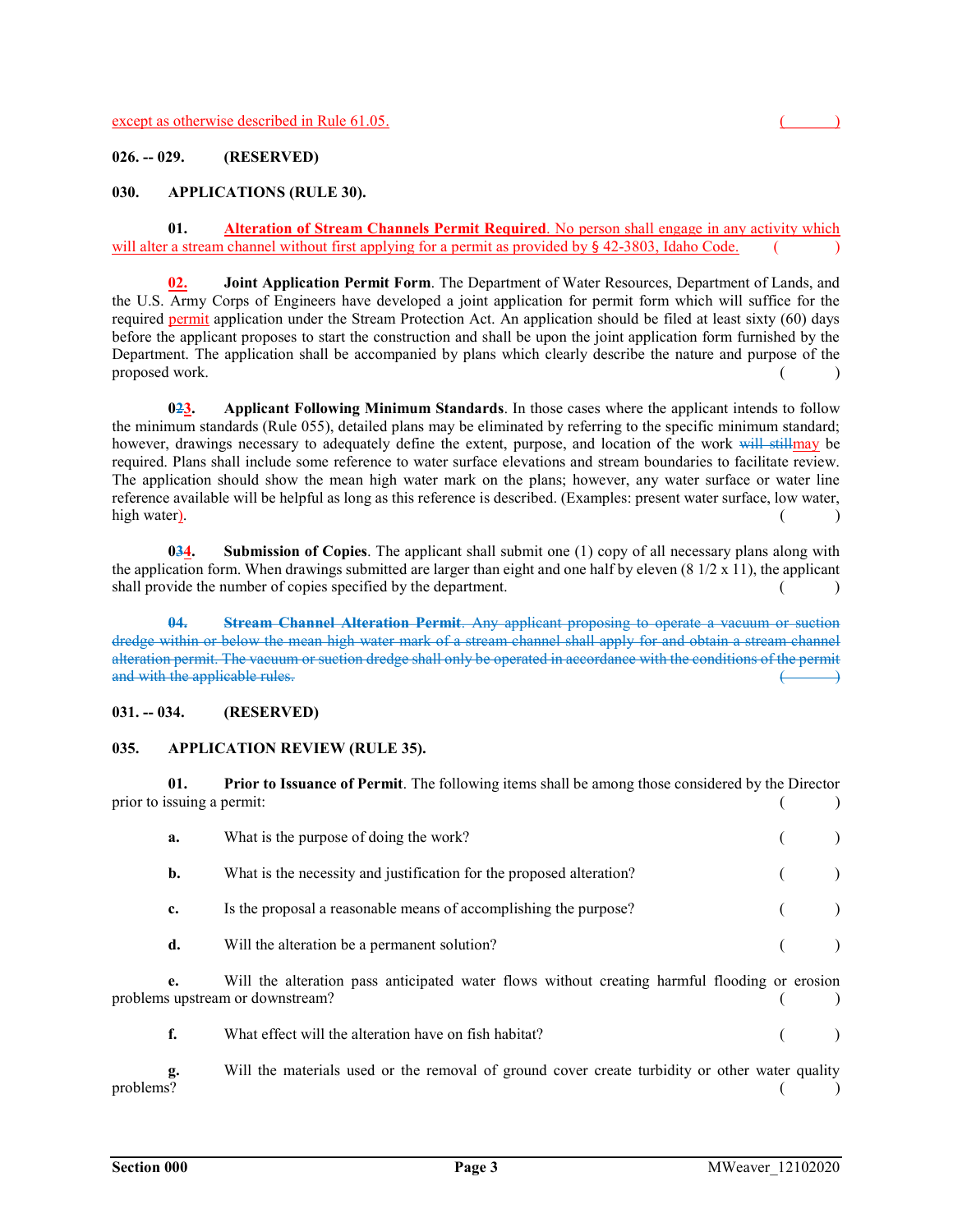| h.                           | Will the alteration interfere with recreational use of the stream?                                                                                                                                           |       |  |
|------------------------------|--------------------------------------------------------------------------------------------------------------------------------------------------------------------------------------------------------------|-------|--|
|                              | Will the alteration detract from the aesthetic beauty of the area?                                                                                                                                           | $($ ) |  |
| $\mathbf{1.}$<br>alteration? | What modification or alternative solutions are reasonably possible which would reduce the<br>disturbance to the stream channel and its environment and/or better accomplish the desired goal of the proposed |       |  |

| Is the alteration to be accomplished in accordance with the adopted minimum standards? ( |  |
|------------------------------------------------------------------------------------------|--|
|                                                                                          |  |

**l.** Are there public safety factors to consider? ( )

02. Proposed Alteration Which Does Not Follow Minimum Standards. In those cases where a proposed alteration does not follow the minimum standards, a copy of the application will be sent for review to those state agencies requesting notification. The Director shall provide for review by the Department of Lands, copies of applications on navigable rivers. The Director will provide a copy of any other application requested by the Department of Lands and may request review by other state agencies regardless of whether or not the proposed alteration will comply with the minimum standards. ( )

## 036. -- 039. (RESERVED)

## 040. APPROVAL (RULE 40).

01. Conformance to Application. All work shall be done in accordance with the approved application, subject to any conditions specified by the department.  $($ )

02. Permits Allowed Without Review. A permit may be approved by the Director of the Department of Water Resources without review by other agencies in situations where the work is of a nature not uncommon to the particular area and where it is clear that the work will not seriously degrade the stream values except on navigable rivers which require review by the Department of Lands. All work approved in this manner shall be accomplished in  $\alpha$  accordance with the minimum standards.  $($ 

03. Reinstatement of Expired Permit. A permit which has expired may be reinstated by the Director after review by other agencies as determined by the Director. ( )

## 041. -- 044. (RESERVED)

## 045. ENFORCEMENT OF ACT (RULE 45).

01. Written Orders Issued by Designated Employees of Department. Employees of the Department designated by the Director may issue written orders directing an applicant to cease and desist, to ensure proper notice to applicants who are found to be altering a stream without a permit or not in compliance with the conditions of a permit. Such orders shall be in effect immediately upon issuance and will continue in force until a permit is issued or until the order is rescinded by the Director. ( )

02. Failure to Comply with Stream Protection Act. Failure to comply with any of the provisions of the Stream Protection Act (Chapter 38, Title 42, Idaho Code), may result in issuance of an Idaho uniform citation and/or the cancellation of any permit by the Director without further notice and the pursuit in a court of competent jurisdiction, such civil or criminal remedies as may be appropriate and provided by law. The Director may allow reasonable time for an applicant to complete stabilization and restoration work. ( )

## 046. -- 049. (RESERVED)

# 050. EMERGENCY WAIVER (RULE 50).

01. Waiver of Provisions of Stream Protection Act. Section 42-3808, Idaho Code, provides for waiver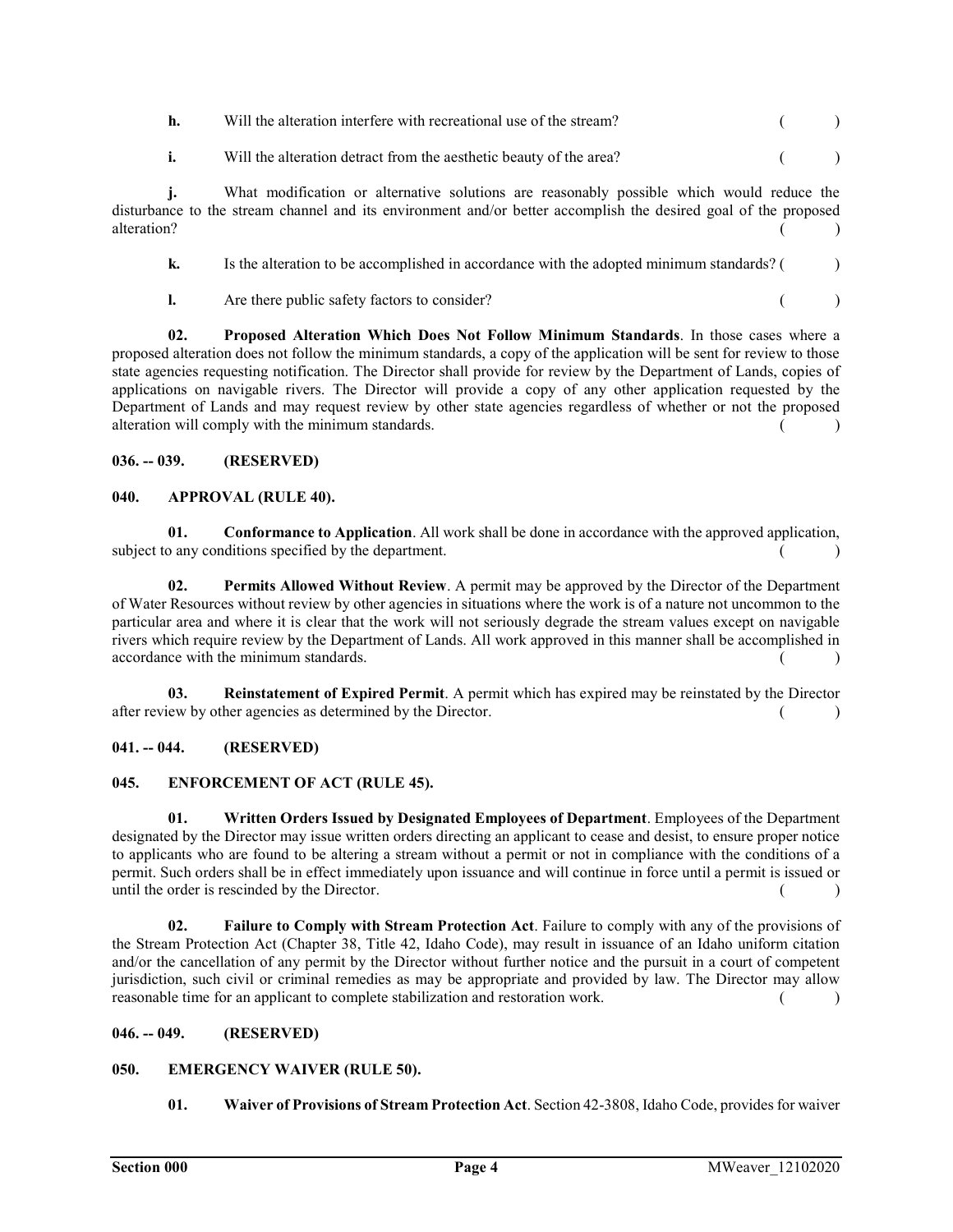of the provisions of the Stream Protection Act in emergency situations where immediate action must be taken to protect life or property including growing crops. The Director will not consider failure to submit an application for a stream channel alteration far enough ahead of the desired starting time of the construction work as an emergency  $\sim$  situation.  $($ 

02. Verbal Waivers. A verbal waiver may be granted initially; however, all verbal requests for waivers shall be followed up by the applicant in writing within fifteen (15) days of any initial authorization to do work. If the applicant is unable to contact the Director to obtain an emergency waiver, he may proceed with emergency work; however, he must contact the Director as soon as possible thereafter. Proving that a bonafide emergency did actually exist will be the responsibility of the applicant.

03. Emergency Waiver. Work authorized by an emergency waiver shall be limited to only that which is necessary to safeguard life or property, including growing crops, during the period of emergency.  $($ 

04. Conformance to Conditions of Waiver. The applicant shall adhere to all conditions set by the Director as part of a waiver.  $($ )

05. Waivers Granted by Designated Employees. The Director may delegate the authority to grant waivers to designated employees of the Department. Names and telephone numbers of such employees will be made available to any interested applicant upon request.

## 051. -- 054. (RESERVED)

## 055. MINIMUM STANDARDS (RULE 55).

These standards are intended to cover the ordinary type of stream channel alteration and to prescribe minimum conditions for approval of such construction. Unless otherwise provided in a permit, these standards shall govern all stream channel alterations in this state. An applicant should not assume that because an application utilizes methods set forth in these standards it will automatically be approved. These minimum standards include the following items:  $($ 

| 01. | <b>Construction Procedures.</b>                                                                          |  |
|-----|----------------------------------------------------------------------------------------------------------|--|
| 02. | <b>Dumped Rock Riprap.</b>                                                                               |  |
| 03. | Drop Structures, Sills and Barbs.                                                                        |  |
| 04. | <b>Culverts and Bridges.</b>                                                                             |  |
| 05. | <b>Removal of Sand and Gravel Deposits.</b>                                                              |  |
|     |                                                                                                          |  |
| 06. | <b>Small Scale Mining with Suction Dredges-and, Powered Sluices, or Non-Powered Sluice</b><br>Equipment. |  |
| 07. | Piling.                                                                                                  |  |
| 08. | <b>Pipe Crossings.</b>                                                                                   |  |
| 09. | <b>Concrete Plank Boat Launch Ramps.</b>                                                                 |  |

## 056. CONSTRUCTION PROCEDURES (RULE 56).

01. Conformance to Procedures. Construction shall be done in accordance with the following procedures unless specific approval of other procedures has been given by the Director. When an applicant desires to proceed in a manner different from the following, such procedures should be described on the application.

 $($  )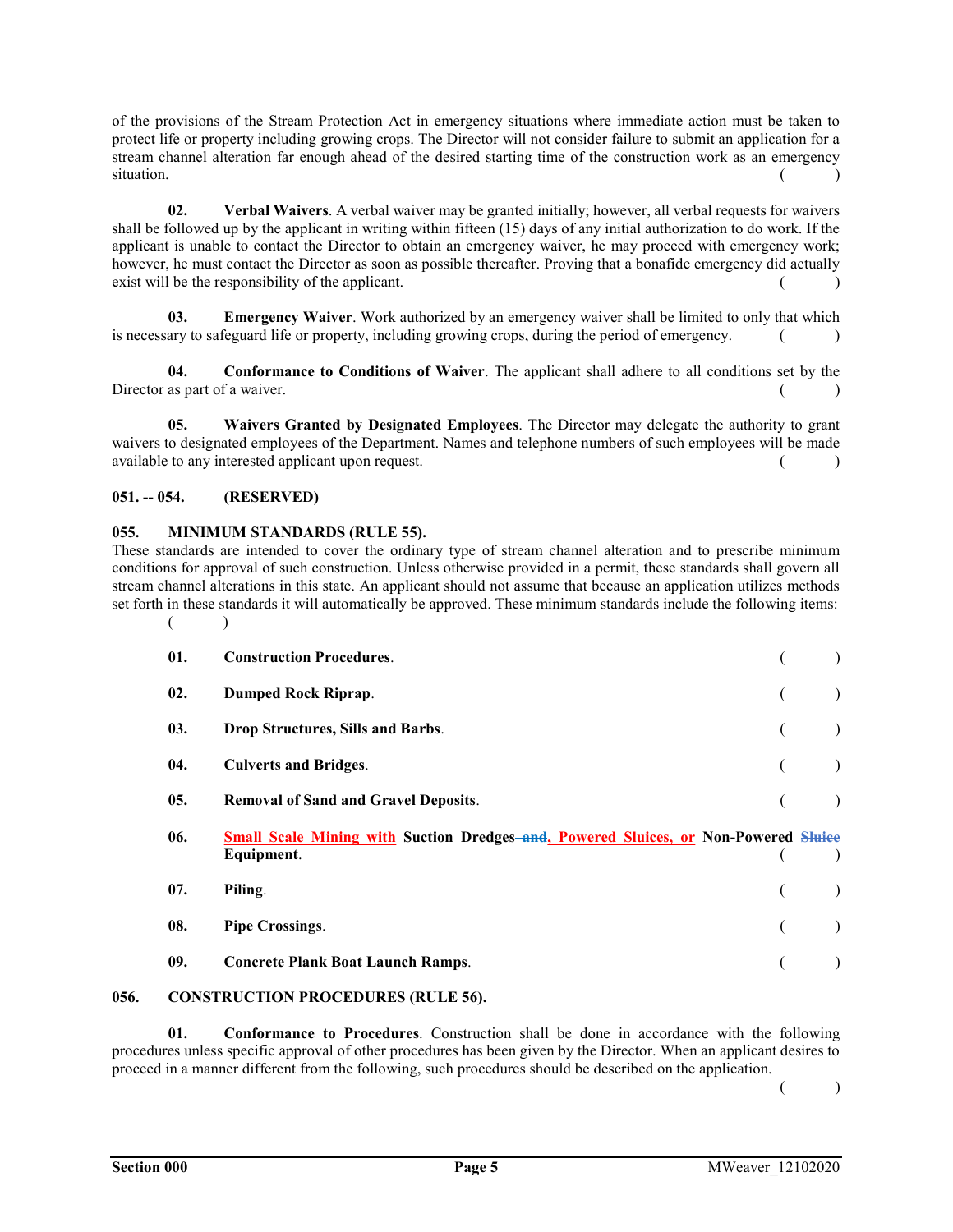02. Operation of Construction Equipment. No construction equipment shall be operated below the existing water surface without specific approval from the Director except as follows: Fording the stream at one (1) location only will be permitted unless otherwise specified; however, vehicles and equipment will not be permitted to push or pull material along the streambed below the existing water level. Work below the water which is essential for preparation of culvert bedding or approved footing installations shall be permitted to the extent that it does not create unnecessary turbidity or stream channel disturbance. Frequent fording will not be permitted in areas where extensive turbidity will be created.  $($ )

03. Temporary Structures. Any temporary crossings, bridge supports, cofferdams, or other structures that will be needed during the period of construction shall be designed to handle high flows that could be anticipated during the construction period. All structures shall be completely removed from the stream channel at the conclusion of construction and the area shall be restored to a natural appearance. ( )

04. Minimizing Disturbance of Area. Care shall be taken to cause only the minimum necessary disturbance to the natural appearance of the area. Streambank vegetation shall be protected except where its removal is absolutely necessary for completion of the work adjacent to the stream channel.  $($ 

05. Disposal of Removed Materials. Any vegetation, debris, or other material removed during construction shall be disposed of at some location out of the stream channel where it cannot reenter the channel during high stream flows. (a) and the stream flows.

06. New Cut of Fill Slopes. All new cut or fill slopes that will not be protected with some form of riprap shall be seeded with grass and planted with native vegetation to prevent erosion.  $($ 

07. Fill Material. All fill material shall be placed and compacted in horizontal lifts. Areas to be filled shall be cleared of all vegetation, debris and other materials that would be objectionable in the fill.  $( )$ 

08. Limitations on Construction Period. The Director may limit the period of construction as needed to minimize conflicts with fish migration and spawning, recreation use, and other uses. ( )

# 057. DUMPED ROCK RIPRAP (RULE 57).

01. Placement of Riprap. Riprap shall be placed on a granular bedding material or a compact and stable embankment. (a) and the contract of the contract of the contract of the contract of the contract of the contract of the contract of the contract of the contract of the contract of the contract of the contract of the contra

02. Sideslopes of Riprap. Sideslopes of riprap shall not be steeper than 2:1 (2' horizontal to 1' vertical) except at ends of culverts and at bridge approaches where a  $1 \frac{1}{2}$ : 1 sideslope is standard. ()

03. Minimum Thickness of Riprap. The minimum thickness of the riprap layer shall equal the dimension of the largest size riprap rock used or be eighteen (18) inches, whichever is greater. When riprap will be placed below high water level, the thickness of the layer shall be fifty percent (50%) greater than specified below.

 $($  )

04. Riprap Protection. Riprap protection must extend at least one (1) foot above the anticipated high water surface elevation in the stream.  $($ )

05. Rock Used for Riprap. Rock for riprap shall consist of sound, dense, durable, angular rock fragments, resistant to weathering and free from large quantities of soil, shale, and organic matter. The length of a rock shall not be more than three (3) times its width or thickness. Rounded cobbles, boulders, and streambed gravels  $\alpha$  are not acceptable as dumped riprap.  $($ 

06. Size and Gradation of Riprap. Riprap size and gradation are commonly determined in terms of the weight of riprap rock. The average size of riprap rock shall be at least as large as the maximum size rock that the stream is capable of moving. The maximum size of riprap rock used shall be two (2) to five (5) times larger than the average size. (a) and the set of the set of the set of the set of the set of the set of the set of the set of the set of the set of the set of the set of the set of the set of the set of the set of the set of the set of th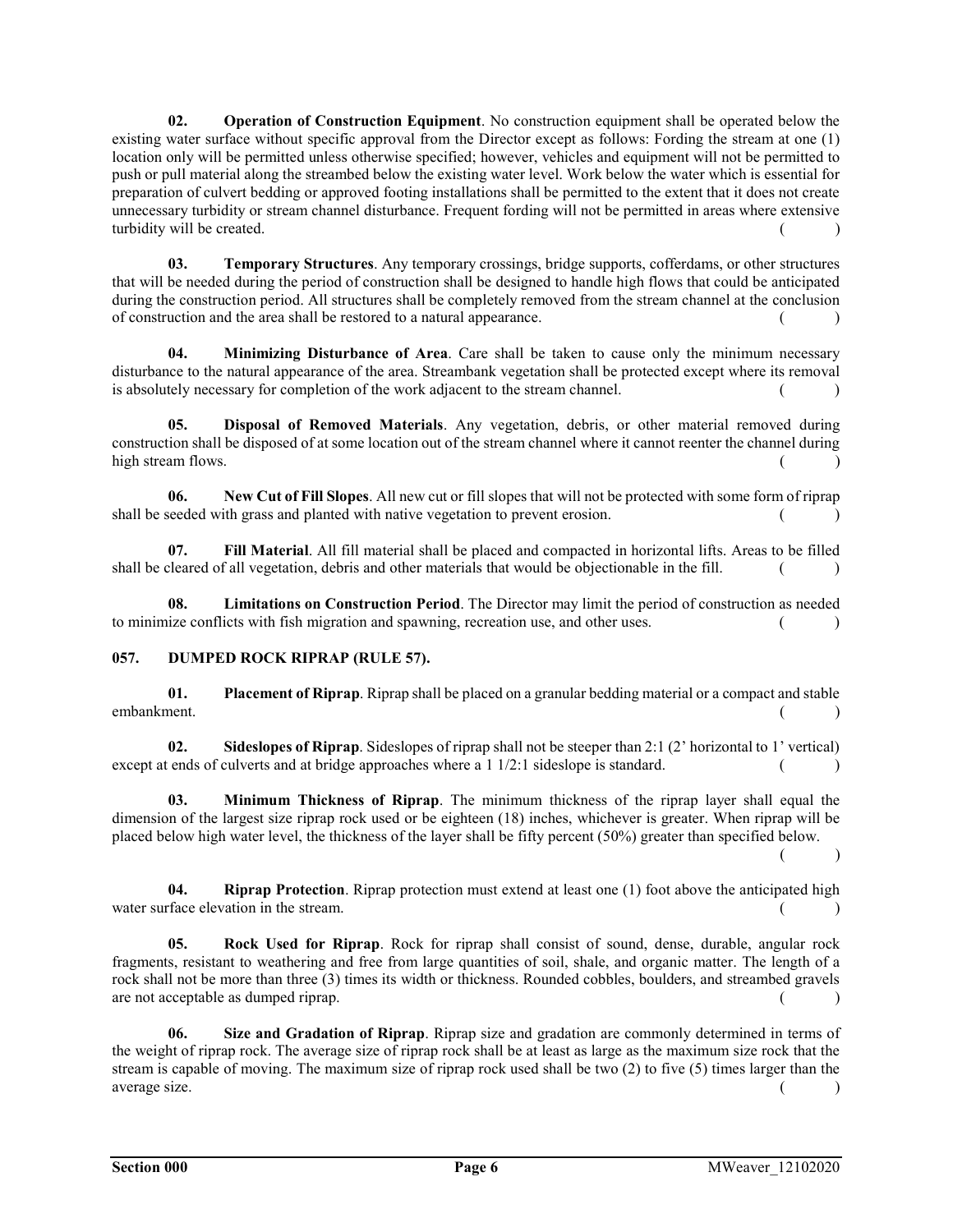07. Methods Used for Determining Gradation of Riprap. There are many methods used for determining the gradation of riprap rock. One of these many acceptable methods is shown in Table 1 below the Far West States (FWS) method shown in APPENDIX A - Table 1A at the end of this chapter.

| <b>GRADATION OF RIPRAP IN POUNDS</b>          |                                                  |                                                   |  |  |
|-----------------------------------------------|--------------------------------------------------|---------------------------------------------------|--|--|
| <b>Max. Weight of Stone</b><br>required (lbs) | Min. and Max. Range in<br>weight of Stones (lbs) | <b>Weight Range 75 percent</b><br>of Stones (lbs) |  |  |
| 150                                           | $25 - 150$                                       | $50 - 150$                                        |  |  |
| 200                                           | $25 - 200$                                       | $50 - 200$                                        |  |  |
| 250                                           | $25 - 250$                                       | $50 - 250$                                        |  |  |
| 400                                           | $25 - 400$                                       | $100 - 400$                                       |  |  |
| 600                                           | $25 - 600$                                       | $150 - 600$                                       |  |  |
| 800                                           | $25 - 800$                                       | $200 - 800$                                       |  |  |
| 1000                                          | $50 - 1000$                                      | 250 - 1000                                        |  |  |
| 1300                                          | $50 - 1300$                                      | 325 - 1300                                        |  |  |
| 1600                                          | $50 - 1600$                                      | 400 - 1600                                        |  |  |
| 2000                                          | 75 - 2000                                        | $600 - 2000$                                      |  |  |
| 2700                                          | 100 - 2700                                       | 800 - 2700                                        |  |  |

 $($  )

08. Use of Filter Material. A blanket of granular filter material or filter fabric shall be placed between the riprap layer and the bank in all cases where the bank is composed of erodible material that may be washed out from between the riprap rock. Filter material shall consist of a layer of well-graded gravel and coarse sand at least six  $(6)$  inches thick.  $($ 

09. Toe Protection. Some suitable form of toe protection shall be provided for riprap located on erodible streambed material. ( )

 a. Various acceptable methods of providing toe protection are shown in APPENDIX B at the end of this chapter. (a) and the chapter of the chapter of the chapter of the chapter of the chapter of the chapter of the chapter of the chapter of the chapter of the chapter of the chapter of the chapter of the chapter of the c

 b. In addition to the approved methods of providing toe protection as shown in APPENDIX B at the end of this chapter, any other reasonable method will be considered by the Director during review of a proposed  $\Box$  project.  $($ 

10. Extension of Riprap Area. Riprap shall extend far enough upstream and downstream to reach stable areas, unless protected against undermining at ends by the method shown in APPENDIX C, Figure 3 at the end of this chapter. On extremely long riprap sections, it is recommended that similar cutoff sections be used at several intermediate points to reduce the hazard that would be created if failure of the riprap occurred at any one (1) location.  $($  )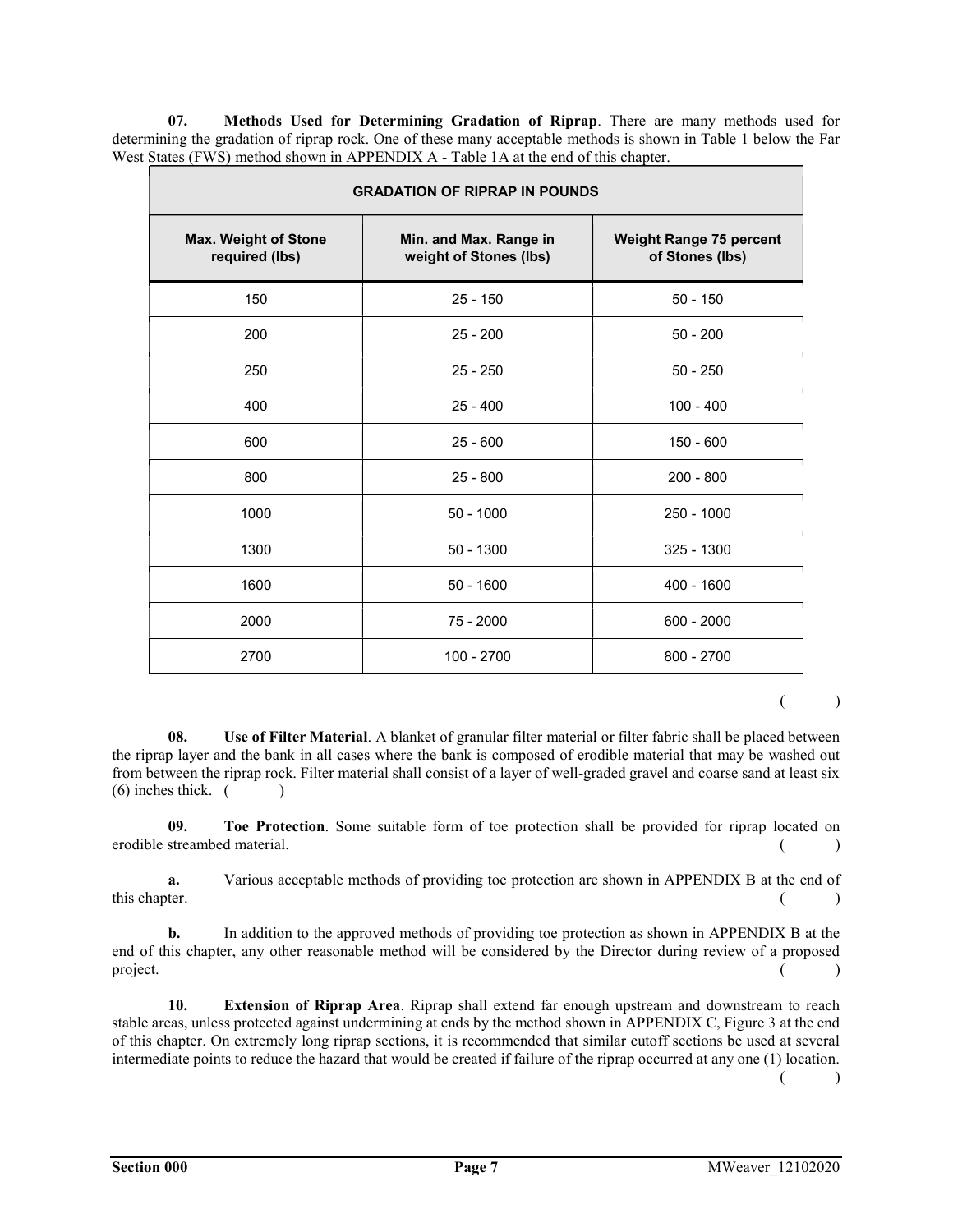11. Finished Surface. Placement shall result in a smooth, even finished surface. Compaction is not  $\blacksquare$  necessary.  $\begin{pmatrix} 1 & 1 \\ 1 & 1 \end{pmatrix}$ 

12. Placement of Riprap. The full course thickness of the riprap shall be placed in one (1) operation. Dumping riprap long distances down the bank or pushing it over the top of the bank with a dozer shall be avoided if possible. Material should be placed with a backhoe, loader, or dragline. Dumping material near its final position on the slope or dumping rock at the toe and bulldozing it up the slope is a very satisfactory method of placement, if approval is obtained for the use of equipment in the channel.  $($ )

13. **Design Procedure**. Design procedure using the Far West States (FWS) method. ( )

a. The FWS method uses a single equation to deal with variables for riprap. ()

D75 = 3.5/CK WDS for Channel Banks

where:  $D75 = Size$  of the rock at seventy five percent (75%) is finer in gradation, in inches.

| W  | = Specific weight of water, usually 62.4 lbs./cu.ft. |
|----|------------------------------------------------------|
|    | Depth of flow in stream, in feet in flood stage      |
| S  | = Channel slope or gradient, in ft/ft.               |
|    | = A coefficient relating to curvature in the stream  |
| K. | = A coefficient relating to steepness of bank slopes |

 $($  )

 b. The coefficient, C, is based on the ratio of the radius of curvature of the stream, (CR), to the water surface width, (WSW), so it is necessary for the user to make field determination of these values. The coefficient varies from 0.6 for a curve ratio of 4 to 6, up to 1.0 for a straight channel. If the computed ratio for a particular project is less than 4, the designer should consider some modification less than 4.

| <b>CR/WSW</b>           | C    |
|-------------------------|------|
| 4 - 6                   | 0.60 |
| $6 - 9$                 | 0.75 |
| $9 - 12$                | 0.90 |
| <b>Straight Channel</b> | 1.00 |

 $($  )

 c. The coefficient, K, ranges from 0.5 for a 1.5:1 sideslope to 0.87 for 3:1 sideslope. No values are given for steeper or flatter slopes. Slopes steeper than 1.5:1 are not recommended. If slopes flatter than 3:1 are desired, it would be conservative to use the K-value for 3:1 slopes.

| <b>Bankslope</b> | ĸ    |
|------------------|------|
| 1.5:1            | 0.50 |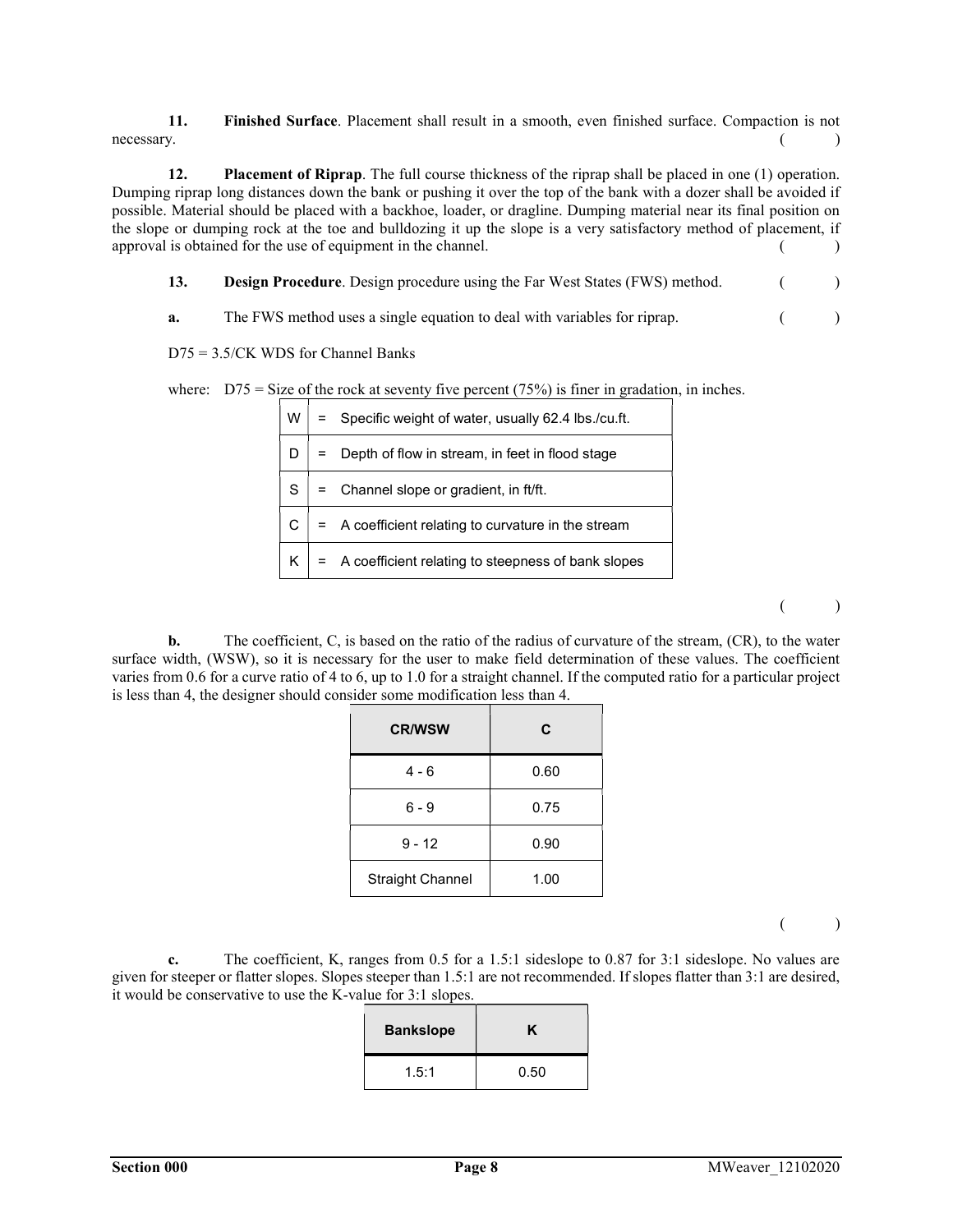| 1.75:1 | 0.63 |
|--------|------|
| 2.0:1  | 0.72 |
| 2.5:1  | 0.80 |
| 3.0:1  | 0.87 |

 $($  )

Table 1A in APPENDIX A, located at the end of this chapter.

#### 058. DROP STRUCTURES, SILLS AND BARBS (RULE 58).

01. Drop Structures. A drop structure shall be constructed of rocks, boulders and/or logs placed within a stream channel to act as a low level dam. Placement of a drop structure perpendicular to stream flow will decrease the stream gradient, dissipate stream energy and decrease stream velocity through an increase in water surface elevation immediately above the structure. Drop structures shall comply with the following criteria: ( )

 a. Maximum water surface differential across (upstream water surface elevation minus downstream water surface elevation) a drop structure shall not exceed two (2) feet. The department shall approve the final elevation of any structure.  $($ )

 b. Rock drop structures shall be constructed of clean, sound, dense, durable, angular rock fragments, and/or boulders of size and gradation, such that the stream is incapable of moving the material during peak flows. Rocks shall be keyed into the stream banks to minimize the likelihood of bank erosion, (See Figure 8 in APPENDIX H located at the end of this chapter). ( )

 c. Log drop structures are acceptable in four (4) designs including the single log dam, the stacked log dam, the three (3) log dam, and the pyramid log dam. Log ends shall be keyed into both banks at least one-third (1/3) of the channel width or a distance sufficient to prevent end erosion. To prevent undercutting, the bottom log shall be imbedded in the stream bed or hardware cloth, cobbles or boulders shall be placed along the upper edge. Minimum log size for a single log structure shall be determined by on-site conditions and shall be placed to maintain flow over the entire log to prevent decay. Each log drop structure must be accompanied by downstream scour protection, such as a rock apron (See Figure 9 in APPENDIX I located at the end of this chapter.  $($ )

 d. All drop structures shall be constructed to facilitate fish passage and centralized scour pool development. (a) and the contract of the contract of the contract of the contract of the contract of the contract of the contract of the contract of the contract of the contract of the contract of the contract of the contr

02. Sills. A sill shall be constructed of the same material and in the same manner as a drop structure. The top of the sill may not exceed the elevation of the bottom of the channel. The purpose of a sill is to halt the upstream movement of a headcut, thus precluding the widening or deepening of the existing channel. (See Figure 10 in APPENDIX J located at the end of this chapter).  $($ 

03. Barb or Partial Drop Structure. A barb or partial drop structure shall be constructed in the same manner and of the same material as a drop structure and placed into the stream channel to act as a low level dam and grade control structure. The barb will decrease stream gradient, dissipate stream energy and redirect stream flow.  $($  )

 a. Barbs shall be constructed of clean, sound, dense, angular rock fragments, of size and gradation such that the stream is incapable of moving the material during peak flows.  $($ )

 b. Barbs shall be constructed with a downstream angle of no less than one hundred (100) degrees and no greater than one hundred thirty-five (135) degrees unless otherwise specified. ()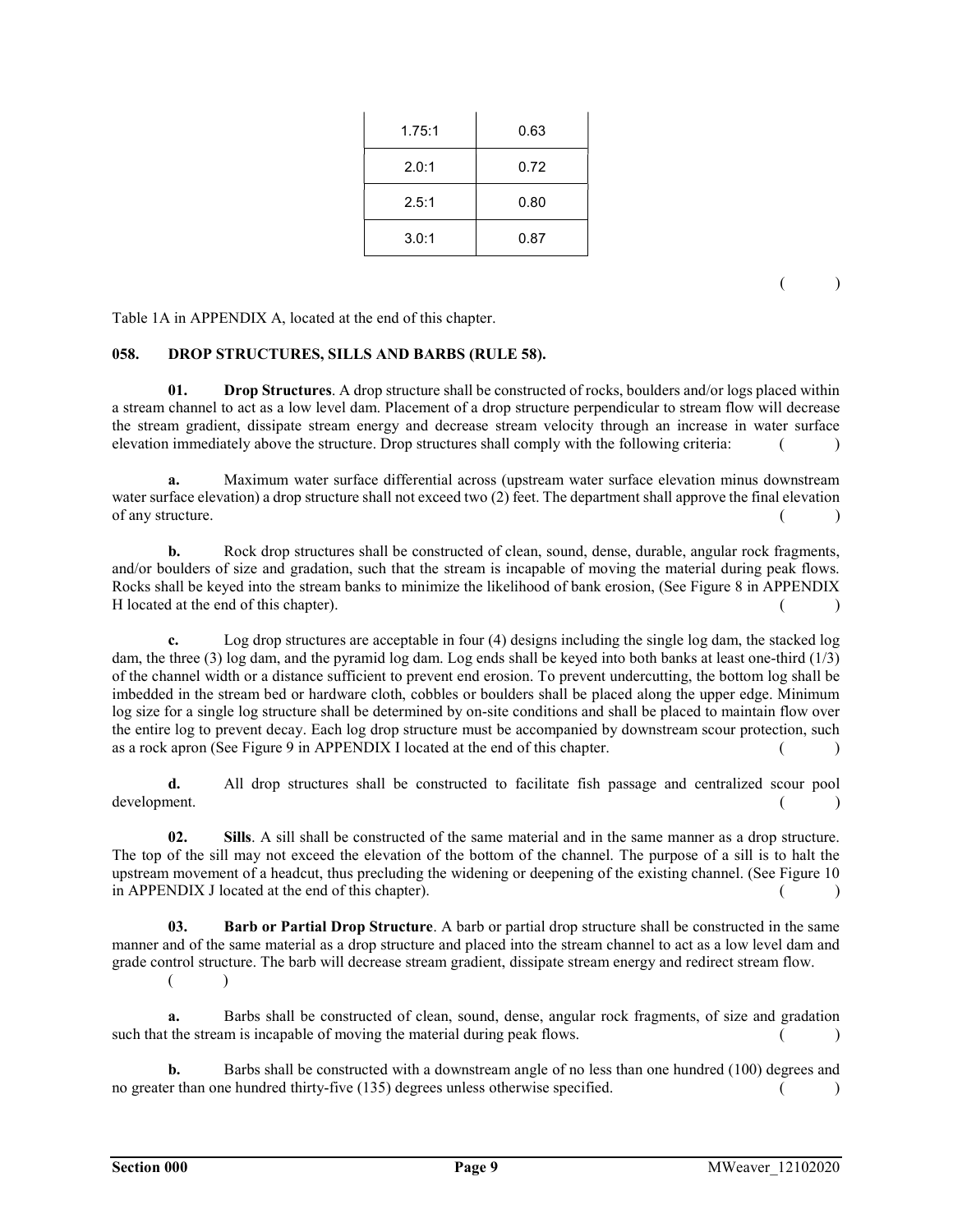c. Barbs shall "extend" into the channel a distance of not more than twenty percent (20%) of the width of the channel unless otherwise specified by the Director. ( )

 d. Barbs shall be keyed into the bank a distance equal to or greater than the width of the structure and down to bed level. Whenever moisture is encountered in the construction of the keyways, willow cuttings or clumps shall be placed before and during rock placement in such a manner that the base of the cutting is in permanent moisture and the top extends a minimum of six (6) inches above grade (see Figure 11 in APPENDIX K located at the end of  $\blacksquare$  this chapter). (a)  $($ 

## 059. CULVERTS AND BRIDGES (RULE 59).

01. Culverts and Bridges. Culverts and bridges shall be capable of carrying streamflows and shall not significantly alter conditions upstream or downstream by causing flooding, turbidity, or other problems. The appearance of such installations shall not detract from the natural surroundings of the area.  $($ 

02. Location of Culverts and Bridges. Culverts and bridges should be located so that a direct line of approach exists at both the entrance and exit. Abrupt bends at the entrance or exit shall not exist unless suitable erosion protection is provided.  $($ )

03. Ideal Gradient. The ideal gradient (bottom slope) is one which is steep enough to prevent silting but flat enough to prevent scouring due to high velocity flows. It is often advisable to make the gradient of a culvert coincide with the average streambed gradient. ( )

 a. Where a culvert is installed on a slope steeper than twenty percent (20%), provisions to anchor the culvert in position will be required. Such provisions shall be included in the application and may involve the use of collars, headwall structures, etc. Smooth concrete pipe having no protruding bell joints or other irregularities shall have such anchoring provisions if the gradient exceeds ten percent  $(10\%)$ . ()

04. Size of Culvert or Bridge Opening. The size of the culvert or bridge opening shall be such that it is capable of passing design flows without overtopping the streambank or causing flooding or other damage.

 $($  )

a. Design flows shall be based upon the following minimum criteria:

| Drainage Area           | <b>Design Flow Frequency</b>                           |
|-------------------------|--------------------------------------------------------|
| Less than 50 sq. mi.    | 25 Years                                               |
| Over 50 sq. mi. or more | 50 years or greatest flow of record, whichever is more |

 $($  )

 b. For culverts and bridges located on U.S. Forest Service or other federal lands, the sizing should comply with the Forest Practices Act as adopted by the federal agencies or the Department of Lands. ()

 c. For culverts or bridges located in a community qualifying for the national flood issuance program, the minimum size culvert shall accommodate the one hundred  $(100)$  year design flow frequency.  $($ 

 d. If the culvert or bridge design is impractical for the site, the crossing may be designed with additional flow capacity outside the actual crossing structure, provided there is no increase in the Base Flood Elevation.

(NOTE: When flow data on a particular stream is unavailable, it is almost always safe to maintain the existing gradient and cross-section area present in the existing stream channel. Comparing the proposed crossing size with others upstream or downstream is also a valuable means of obtaining information regarding the size needed for a proposed crossing.) ( ) and ( ) and ( ) and ( ) and ( ) and ( ) and ( ) and ( ) and ( ) and ( ) and ( ) and ( ) and ( ) and ( ) and ( ) and ( ) and ( ) and ( ) and ( ) and ( ) and ( ) and ( ) and ( ) and ( ) and ( ) and ( ) and ( )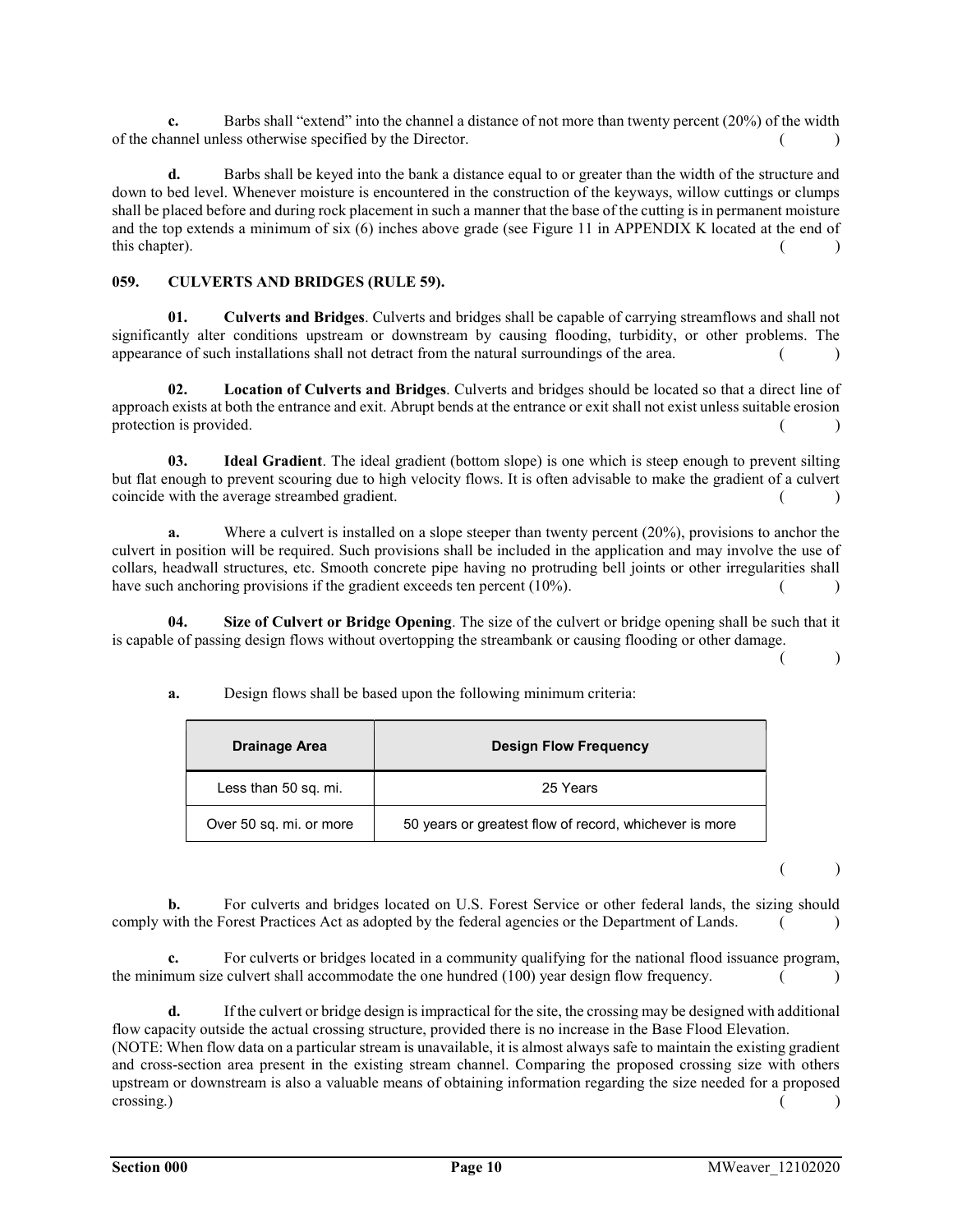e. Minimum clearance shall be at least one (1) foot at all bridges. This may need to be increased substantially in the areas where ice passage or debris may be a problem. Minimum culvert sizes required for stream crossings: ( )

i. Eighteen (18) inch diameter for culverts up to seventy (70) feet long; ()

ii. Twenty-four  $(24)$  inch diameter for all culverts over seventy  $(70)$  feet long.  $($ 

 f. In streams where fish passage is of concern as determined by the director, an applicant shall comply with the following provisions and/or other approved criteria to ensure that passage will not be prevented by a proposed crossing. ( )

 g. Minimum water depth shall be approximately eight (8) inches for salmon and steelhead and at least three  $(3)$  inches in all other cases.  $( )$ 

h. Maximum flow velocities for streams shall not exceed those shown in Figure 17 in APPENDIX N, located at the end of this chapter, for more than a forty-eight (48) hour period. The curve used will depend on the type of fish to be passed.

i. Where it is not feasible to adjust the size or slope to obtain permissible velocities, the following precautions may be utilized to achieve the desired situation. ( )

 j. Baffles downstream or inside the culvert may be utilized to increase depth and reduce velocity. Design criteria may be obtained from the Idaho Fish and Game Department. ( )

 k. Where multiple openings for flow are provided, baffles or other measures used in one (1) opening only shall be adequate provided that the opening is designed to carry the main flow during low-flow periods.  $($  )

05. Construction of Crossings. When crossings are constructed in erodible material, upstream and downstream ends shall be protected from erosive damage through the use of such methods as dumped rock riprap, headwall structures, etc., and such protection shall extend below the erodible streambed and into the banks at least two  $(2)$  feet unless some other provisions are made to prevent undermining.  $($ )

 a. Where fish passage must be provided, upstream drops at the entrance to a culvert will not be permitted and a maximum drop of one (1) foot will be permitted at the downstream end if an adequate jumping pool is maintained below the drop.  $($ )

 b. Downstream control structures such as are shown in Figure 18 in APPENDIX O, located at the end of this chapter, can be used to reduce downstream erosion and improve fish passage. They may be constructed with gabions, pilings and rock drop structures. ( )

06. Multiple Openings. Where a multiple opening will consist of two (2) or more separate culvert structures, they shall be spaced far enough apart to allow proper compaction of the fill between the individual structures. The minimum spacing in all situations shall be one (1) foot. In areas where fish passage must be provided, only one (1) opening shall be constructed to carry all low flows. Low flow baffles may be required to facilitate fish  $\alpha$  passage.  $($  )

07. Areas to be Filled. All areas to be filled shall be cleared of vegetation, topsoil, and other unsuitable material prior to placing fill. Material cleared from the site shall be disposed of above the high water line of the stream. Fill material shall be reasonably well-graded and compacted and shall not contain large quantities of silt, sand, organic matter, or debris. In locations where silty or sandy material must be utilized for fill material, it will be necessary to construct impervious sections both upstream and downstream to prevent the erodible sand or silt from being carried away (see Figure 19, APPENDIX P, located at the end of this chapter), Sideslopes for fills shall not exceed one and one half to one (1.5:1). Minimum cover over all culvert pipes and arches shall be one (1) foot.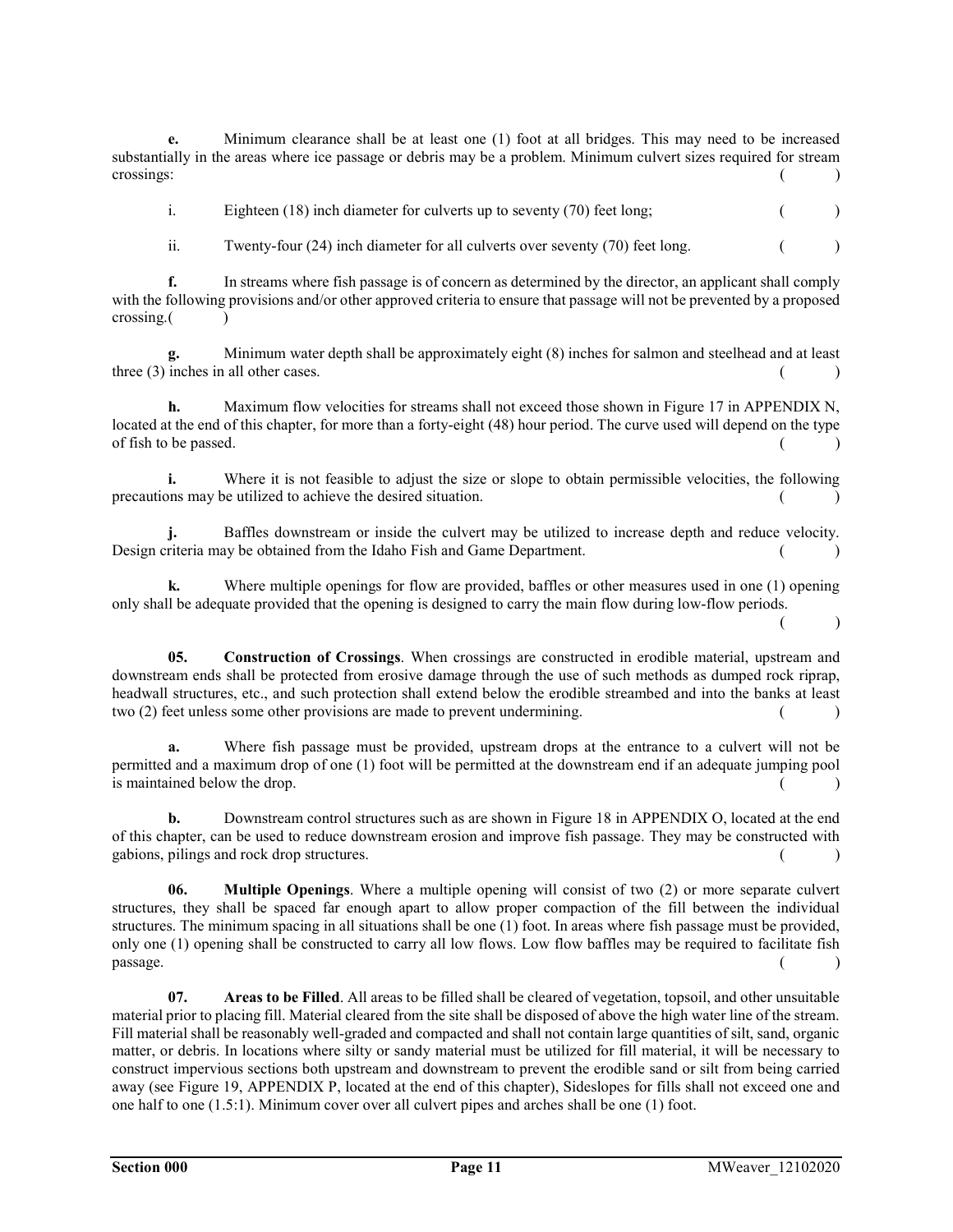08. Installation of Pipe and Arch Culvert. All pipe and arch culverts shall be installed in accordance with manufacturer's recommendations. ( )

 a. The culvert shall be designed so that headwaters will not rise above the top of the culvert entrance unless a headworks is provided. (a) and  $\left( \right)$  and  $\left( \right)$  and  $\left( \right)$  and  $\left( \right)$  and  $\left( \right)$  and  $\left( \right)$  and  $\left( \right)$  and  $\left( \right)$  and  $\left( \right)$  and  $\left( \right)$  and  $\left( \right)$  and  $\left( \right)$  and  $\left( \right)$  and  $\left( \right)$  and

## 060. REMOVAL OF SAND AND GRAVEL DEPOSITS (RULE 60).

01. Removal of Sand and Gravel. This work consists of removal of sand and gravel deposits from within a stream channel. The following conditions shall be adhered to unless other methods have been specified in detail on the application and approved by the Director. ( )

02. Removal Below Water Surface. Sand and gravel must not be removed below the water surface existing at the time of the work. Where work involves clearing a new channel for flow, removal of material below water level will be permitted to allow this flow to occur; however, this must not be done until all other work in the new channel has been completed. ( )

03. Buffer Zone. A buffer zone of undisturbed streambed material at least five (5) feet in width or as otherwise specified by the Director shall be maintained between the work area and the existing stream. The applicant shall exercise reasonable precautions to ensure that turbidity is kept to a minimum and does not exceed state water quality standards.  $($ 

04. Movement of Equipment. Equipment may cross the existing stream in one (1) location only, but shall not push or pull material along the streambed while crossing the existing stream.  $($ 

05. Disturbing Natural Appearance of Area. Work must be done in a manner that will least disturb the natural appearance of the area. Sand and gravel shall be removed in a manner that will not leave unsightly pits or other completely unnatural features at the conclusion of the project. ( )

## 061. SMALL SCALE MINING WITH SUCTION DREDGES AND, POWERED SLUICES, OR NON-POWERED SLUICE-EQUIPMENT (RULE 61).

01. Small Scale Mining Permit. The Director may issue a permit for the operation of a powered suction dredge or power sluice, or certain qualified non-powered mining activities that follow minimum standards (Rule 61), within stream channels designated as open by the Department or Board. A powered suction dredge or power sluice shall only be operated in accordance with the conditions of the Small Scale Mining Permit. A power sluice and a highbanker are synonymous for the purposes of these rules.

02. Standards for Suction Dredges Small Scale Mining Permits. The following standards shall apply only to uses of suction dredges and power sluices below the mean high water mark with nozzle diameters of five (5) inches or less and powered equipment rated at fifteen (15) HP or less and, or the use of non-powered sluice equipment moving more than one-quarter  $(1/4)$  cubic yard per hour. ( )

02. Operating Permit. A permit for the operation of a suction dredge may authorize the use of the dredge within a drainage basin or a large portion of a drainage basin except as otherwise determined by the Director.  $\longleftrightarrow$ 

03. Powered Mechanized Equipment Prohibited Below High Water Mark. There shall be no use of mechanized powered equipment below the mean high water mark except for the suction dredge itself, or power sluice and any human life support system necessary to operate the suction dredge or power sluice. ( )

04. Operation of Dredge Protection of Streambanks. The operation of the a suction dredge or power sluice, or the use of non-powered equipment shall be done carried out in a manner so as to that prevents the undercutting of streambanks. (a) and  $($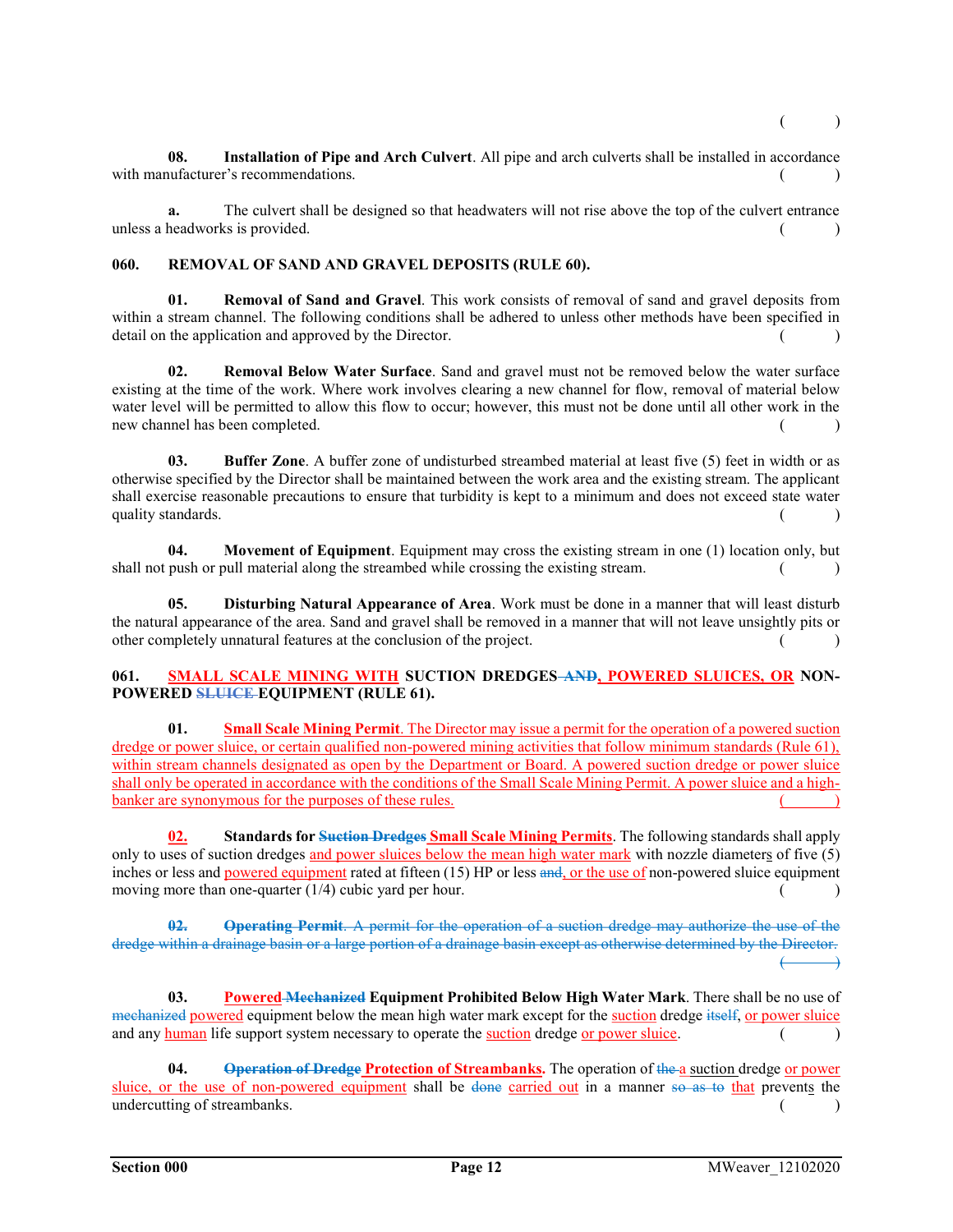05. Permit Required for Certain Non-Powered Operations -- More Than Five People. A permit shall be Small Scale Mining Permit is required for any non-powered operation in which more than five (5) people are working the same area.mining activities when those activities include: (1) the use of non-powered equipment by more than five (5) people mining the same area, or (2) the use of non-powered equipment where the disturbed area at the mining location exceeds thirty three (33) percent of the width of the wetted stream channel. ()

06. Permit Required for Non-Powered Operation -- More Than Thirty-Three Percent of Stream Width. A permit shall be required for any non-powered operation if the disturbed area exceeds thirty three percent  $(33%)$  of the stream width at the mining location.

 $0.76$ . Limitation of Mining Sites. Only one (1) mining site per one hundred (100) linear feet of stream channel shall be worked at one (1) time unless waived by the Director.  $($ 

## 062. PILING (RULE 62).

01. Standards for Pilings. The following standards apply to a piling associated with a boat or swimming dock, a log boom, a breakwater, or bridge construction. ( )

02. Replacement of Pilings. In replacing a piling the old piling shall be completely removed from the channel, secured to the new piling or cut at stream bed level.

03. Condition of Pilings. Chemicals or compounds used for protection of piles and lumber shall be thoroughly dried to prevent bleeding, weeping or dissolution before placing such piles and lumber over, in or near water.  $($ )

04. Prohibited Materials. The application of creosote, arsenicals or phentachlorophenol (Penta) to timber shall not occur in, or over water. ( )

## 063. PIPE CROSSINGS (RULE 63).

01. Standards for Pipe Crossings. The following standards apply to pipe crossings to be installed below the bed of a stream or river such as utility crossings of a gas line, sewer line, electrical line, communication line, water line or similar line. ( )

02. Depth of Line. The line shall be installed below the streambed to a depth which will prevent erosion and exposure of the line to free flowing water. In areas of high stream velocity where scouring may occur, the pipe shall be encased in concrete or covered with rock riprap to prevent the pipeline from becoming exposed.

 $($  )

03. Pipe Joints. The joints shall be welded, glued, cemented or fastened together in a manner to provide a water tight connection. ( )

04. Construction Methods. Construction methods shall provide for eliminating or minimizing discharges of turbidity, sediment, organic matter or toxic chemicals. A settling basin or cofferdam may be required for this purpose.  $($ )

05. Cofferdam. If a cofferdam is used, it shall be completely removed from the stream channel upon  $\epsilon$  completion of the project.  $($ 

06. Revegetation of Disturbed Areas. Areas disturbed as a result of the alteration shall be revegetated with plants and grasses native to these areas.  $($ )

## 064. CONCRETE PLANK BOAT LAUNCH RAMPS (RULE 64).

01. Construction of Concrete Plank Boat Launch Ramps. Concrete plank boat launch ramps, shall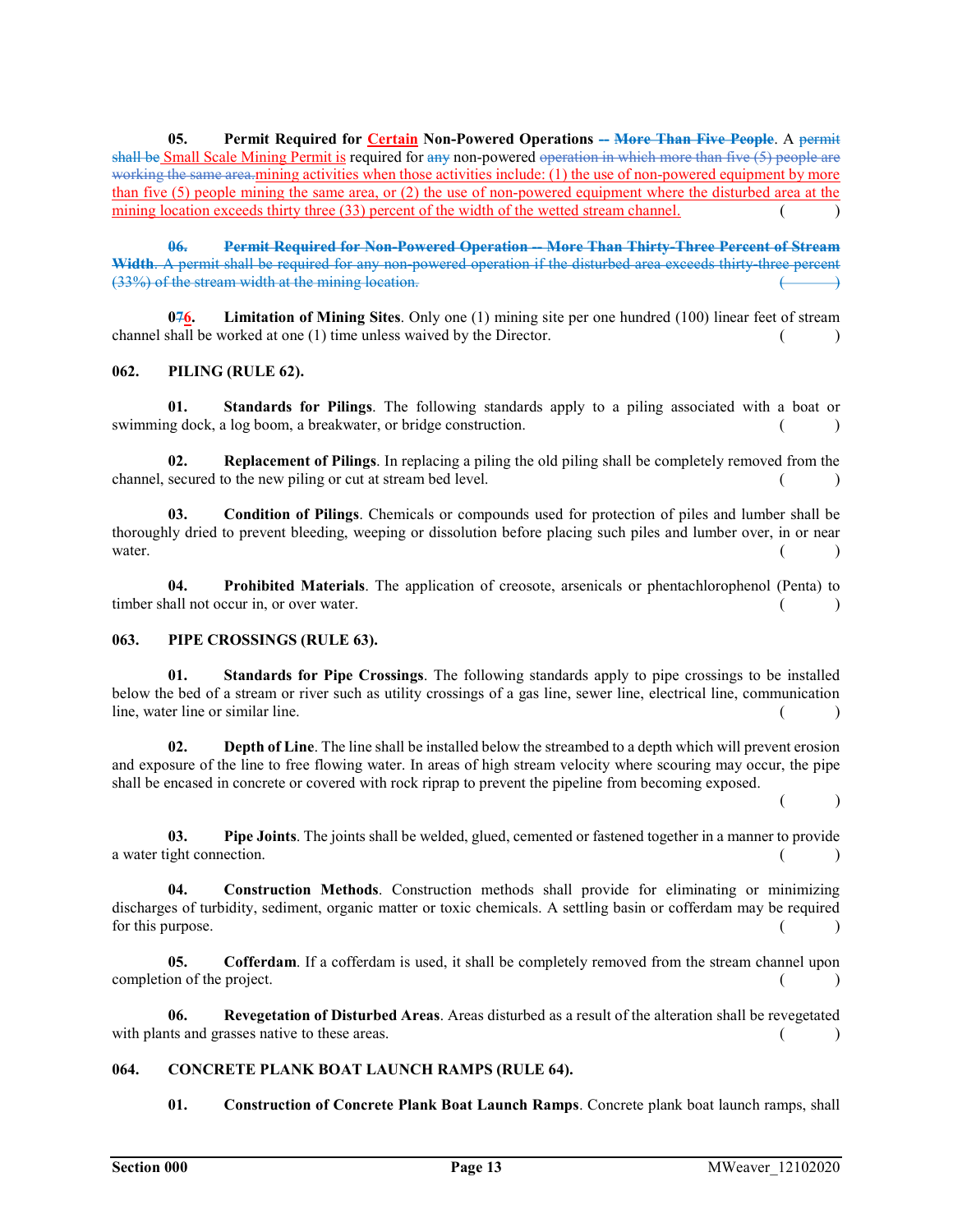be constructed with individual sections of precast, reinforced concrete planks linked together to provide a stable nonerosive water access. Typical plank size is twelve feet by fourteen inches by four inches (12' x 14" x 4"). (See Figure 20, APPENDIX O, located at the end of this chapter).  $($ 

02. Construction of Planks. All planks shall be constructed with Type II low alkali cement. (a) and  $\sim$  (b) and  $\sim$  (c) and  $\sim$  (c) and  $\sim$  (c) and  $\sim$  (c) and  $\sim$  (c) and  $\sim$  (c) and  $\sim$  (c) and  $\sim$  (c) and  $\sim$  (c) and  $\sim$  (c) and  $\sim$  (c) and  $\sim$  (c) and  $\sim$  (c) and  $\sim$  (c) and  $\sim$  (c) an

03. Concrete Planks. All concrete planks shall have a smooth form finish, free of rock pockets and loose materials. Figure 22 shows a typical launch plank detail. (See Figures 21 and 22 in APPENDIXES R and S).

 $($  )

04. Assembly of Planks. The planks shall be assembled out of the water and slid into place on a constructed launch ramp where water velocities do not exceed two (2) feet per second. In waters exceeding (2) feet per second the ramp sections shall be linked together and fastened to pre-positioned stringers anchored into the launch ramp. (See Figure 23, APPENDIX T, located at the end of this chapter). ( )

05. Water Depth. The water depth above the lower end of the ramp section shall not be less than three (3) feet during low level or low flow periods. (See Figure 20, APPENDIX Q, located at the end of this chapter). (a) and the chapter of the chapter of the chapter of the chapter of the chapter of the chapter of the chapter of the chapter of the chapter of the chapter of the chapter of the chapter of the chapter of the chapt

06. Construction of Boat Ramp. The boat launch ramp shall have a base constructed of sound, dense, durable, angular rock resistant to weathering and free from soil, shale and organic materials. Rounded cobbles, boulders and streambed material are not acceptable as base material in areas with stream flow velocities greater than two (2) fps. Base materials shall be covered with a layer of (three-fourths inches (3/4") min.) crushed rock with a minimum depth of two inches (2"). The ramp shall have a minimum and maximum slope of ten percent (10%) and fifteen percent (15%) respectively, and shall be constructed in a manner to avoid long incursions into the stream channel. All ramps and fill material shall be protected with rock riprap in accordance with Rule 057 when stream flow velocities exceed two (2) fps. (See Figure 24, APPENDIX U, located at the end of this chapter). ( )

## 065. -- 069. (RESERVED)

## 070. HEARINGS ON DENIED, LIMITED, OR CONDITIONED PERMIT OR OTHER DECISIONS OF THE DIRECTOR (RULE 70).

Any applicant who is granted a limited or conditioned permit, or who is denied a permit, may seek a hearing on said action of the Director by serving on the Director written notice and request for a hearing before the Board within fifteen (15) days of receipt of the Director's decision. Said hearing will be set, conducted, and notice given as set forth in the Rules promulgated by the Board under the provisions of Title  $67$ , Chapter 52, Idaho Code.  $($ 

## 071. -- 999. (RESERVED)

# APPENDIX A

# Table 1A

| % Finer by Weight<br>(Lbs.) | <b>Minimum Size</b><br>(Lbs.) | <b>Maximum Size</b><br>(Lbs.) |  |
|-----------------------------|-------------------------------|-------------------------------|--|
| $D_{100}$                   | 1.33 $\times$ D <sub>75</sub> | $2.0 X D_{75}$                |  |
| $D_{75}$                    | $1.0 \times D_{75}$           | $1.67$ X D <sub>75</sub>      |  |
| $D_{50}$                    | $0.67$ X D <sub>75</sub>      | 1.17 $\times$ D <sub>75</sub> |  |

## Riprap Gradation Using FWS Method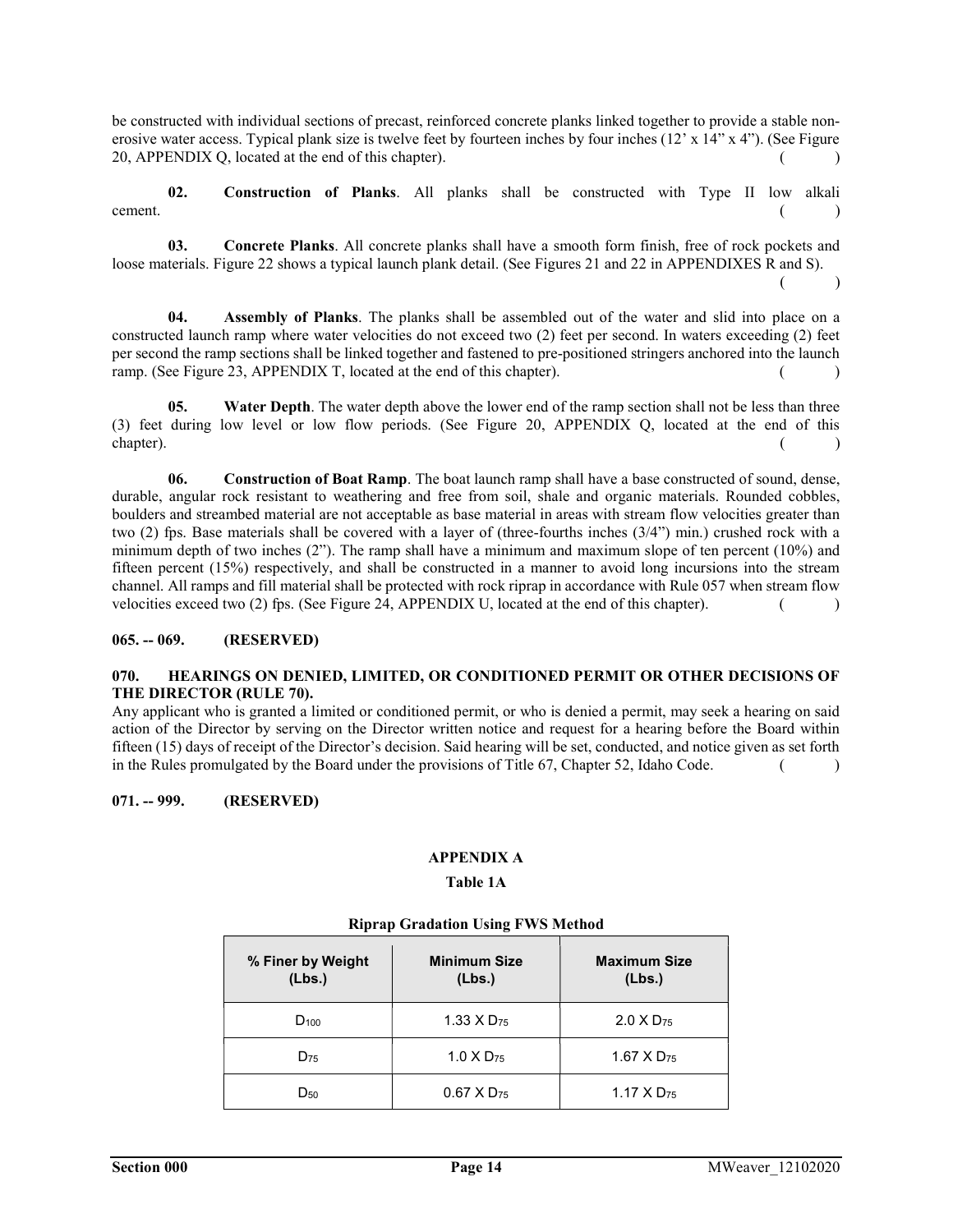| $D_{25}$ | $0.33 \times D_{75}$ | $0.77$ X D <sub>75</sub> |
|----------|----------------------|--------------------------|
| D0       | None                 | $0.33 \times D_{75}$     |

# APPENDIX B



MLTIERE L: This is most safful to sheas where<br>the tor in dry charing construction.



 $-900$  for MICTION 2: Used when streamhed is very set or goosaphirater projetal auxuri islau Mexicot 1



METHOD A Office mod when the h<br>anders are during construction. Buth Matures<br>2 and 3 optice the Max that weder nothing will come rack at two blanks), to walk, interconded sees previding poeterben during stearing.

8 Hill, Rt. 2, Arceptable tax presention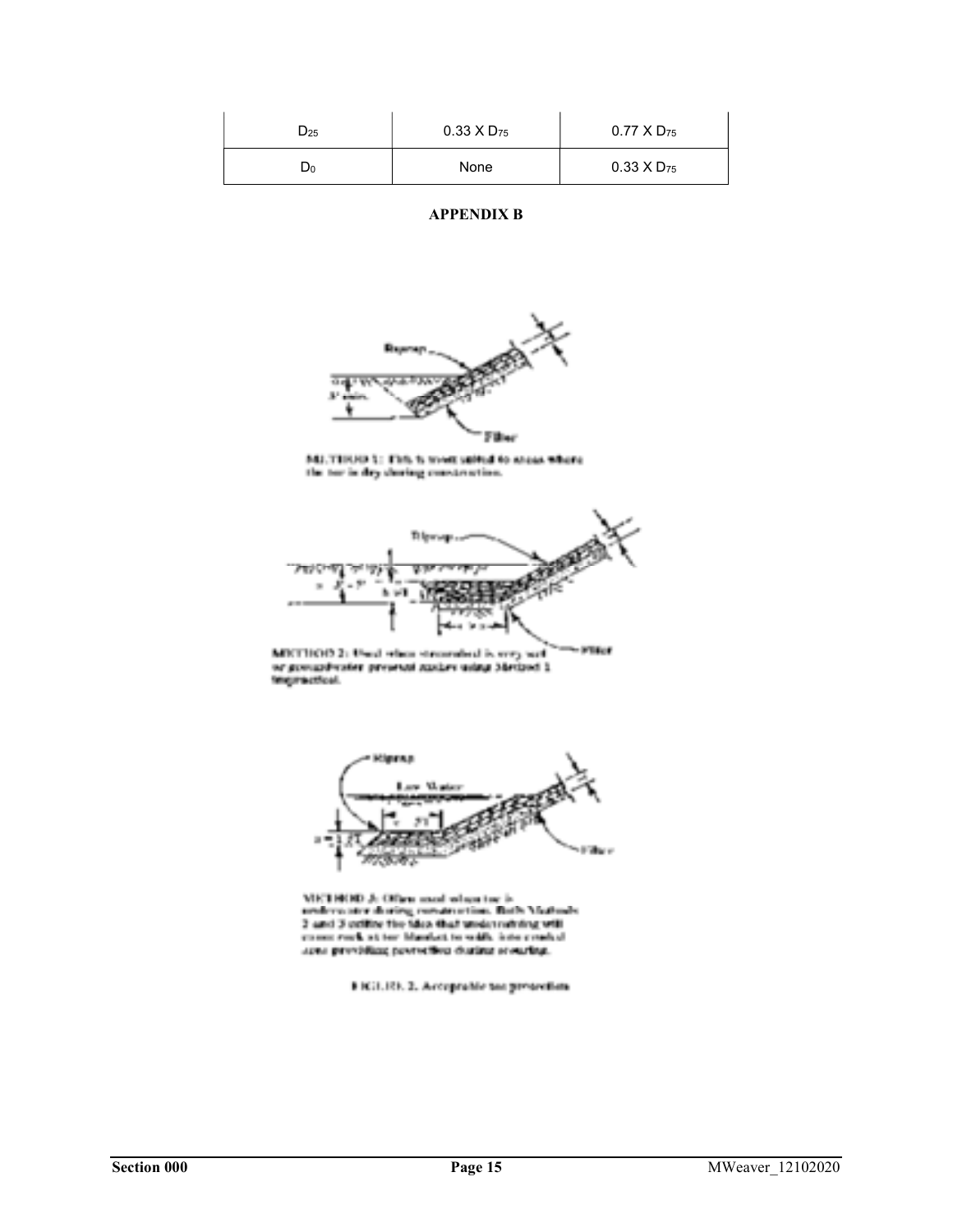# APPENDIX B (CONTINUED)



MEC 110,000 in Least and extracts in action with an<br>integrally had at completel consider continues with the Columb at the<br>finite state of the Schiffinity is an integrally the Columb state<br> $\alpha$  and  $\alpha$  and the<br>state of th



MIST WORK A When the streamholes is<br>not see-like, he special portfolio for the<br>projection are needed offer stem invaring<br>the signap is well larged, in the real, ting that

1103.100 2. Acceptable for profection commerci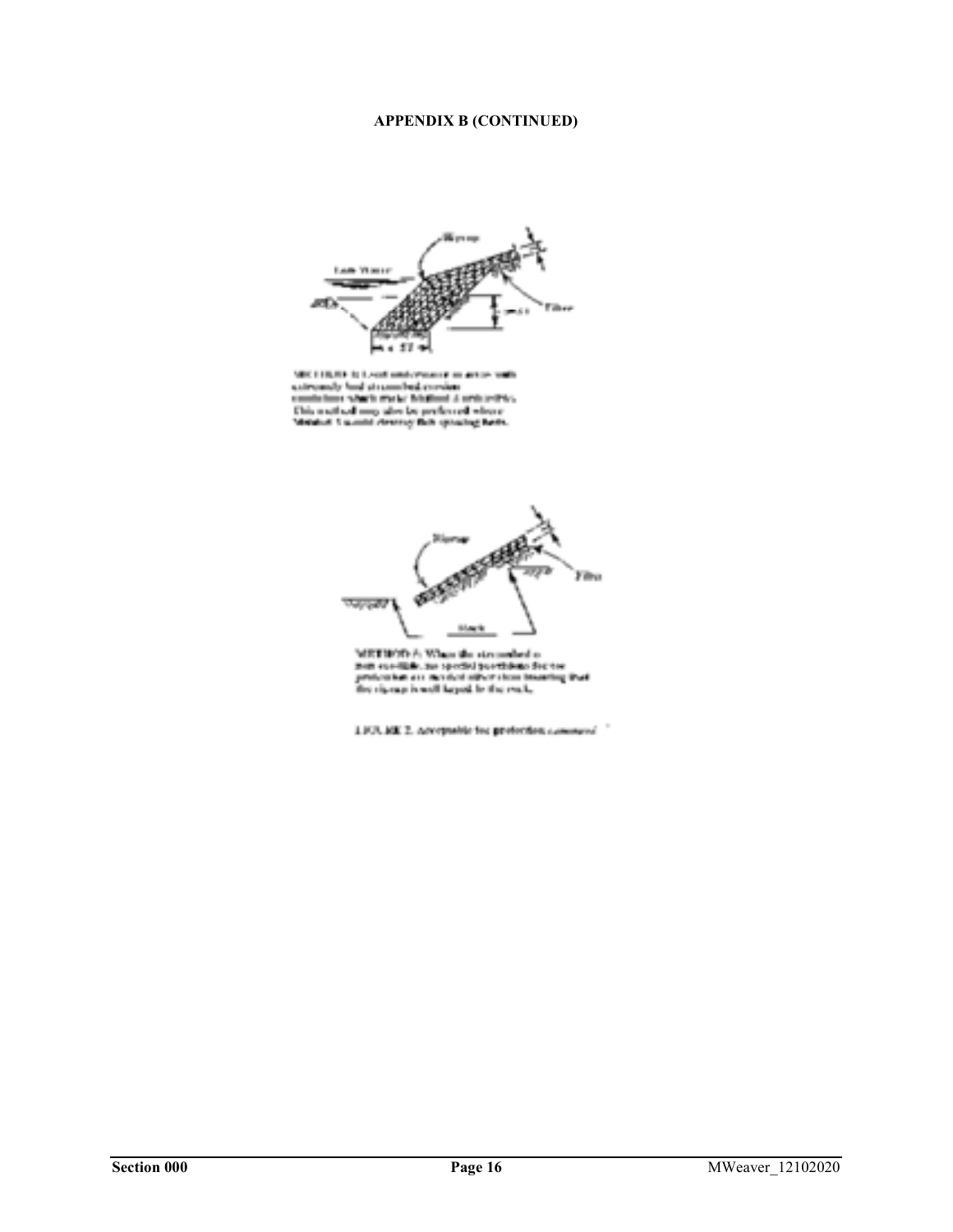# APPENDIX C





I GI IS 1 habita gita adminis,

# APPENDIX D

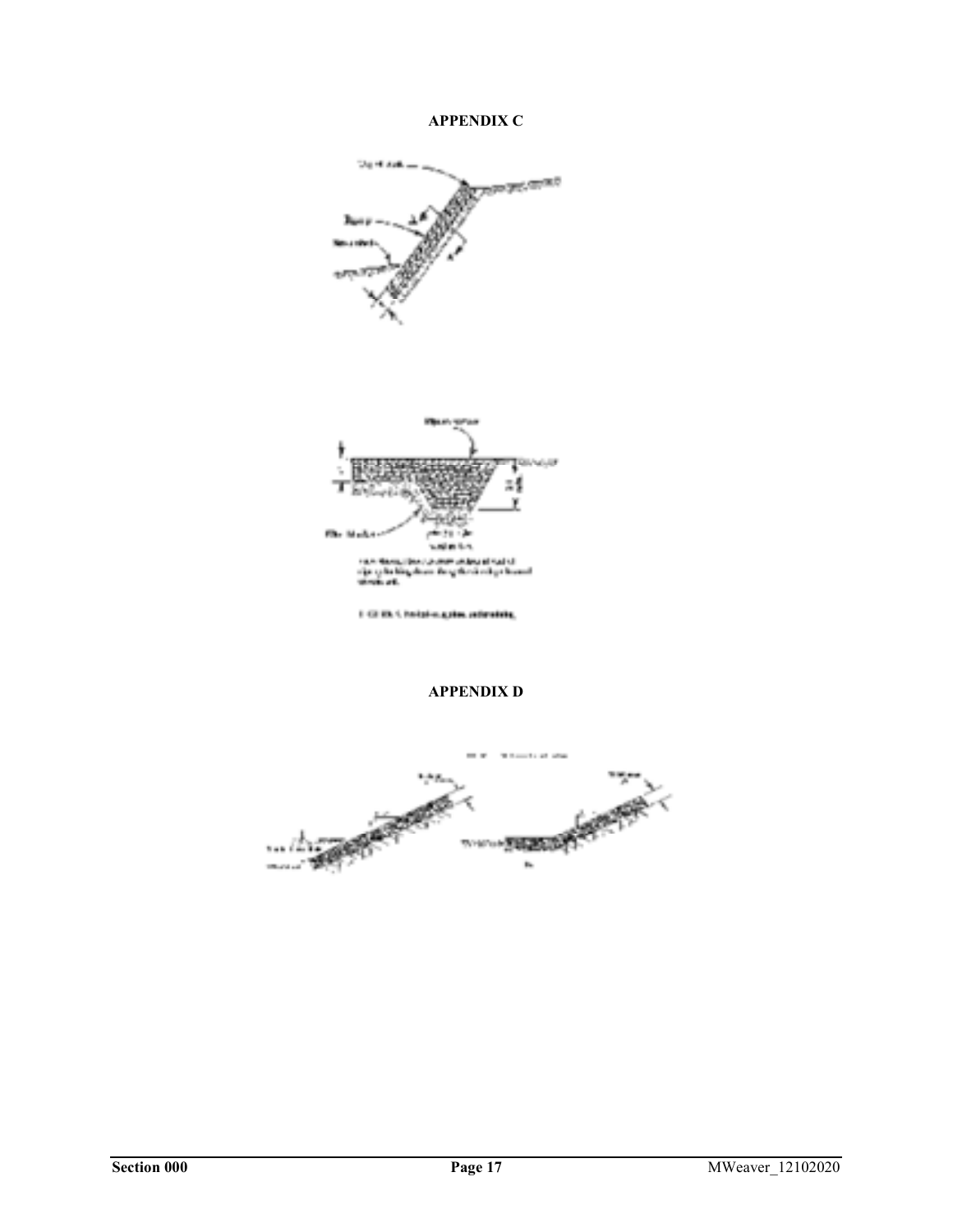# **APPENDIX E**



## **APPENDIX F**



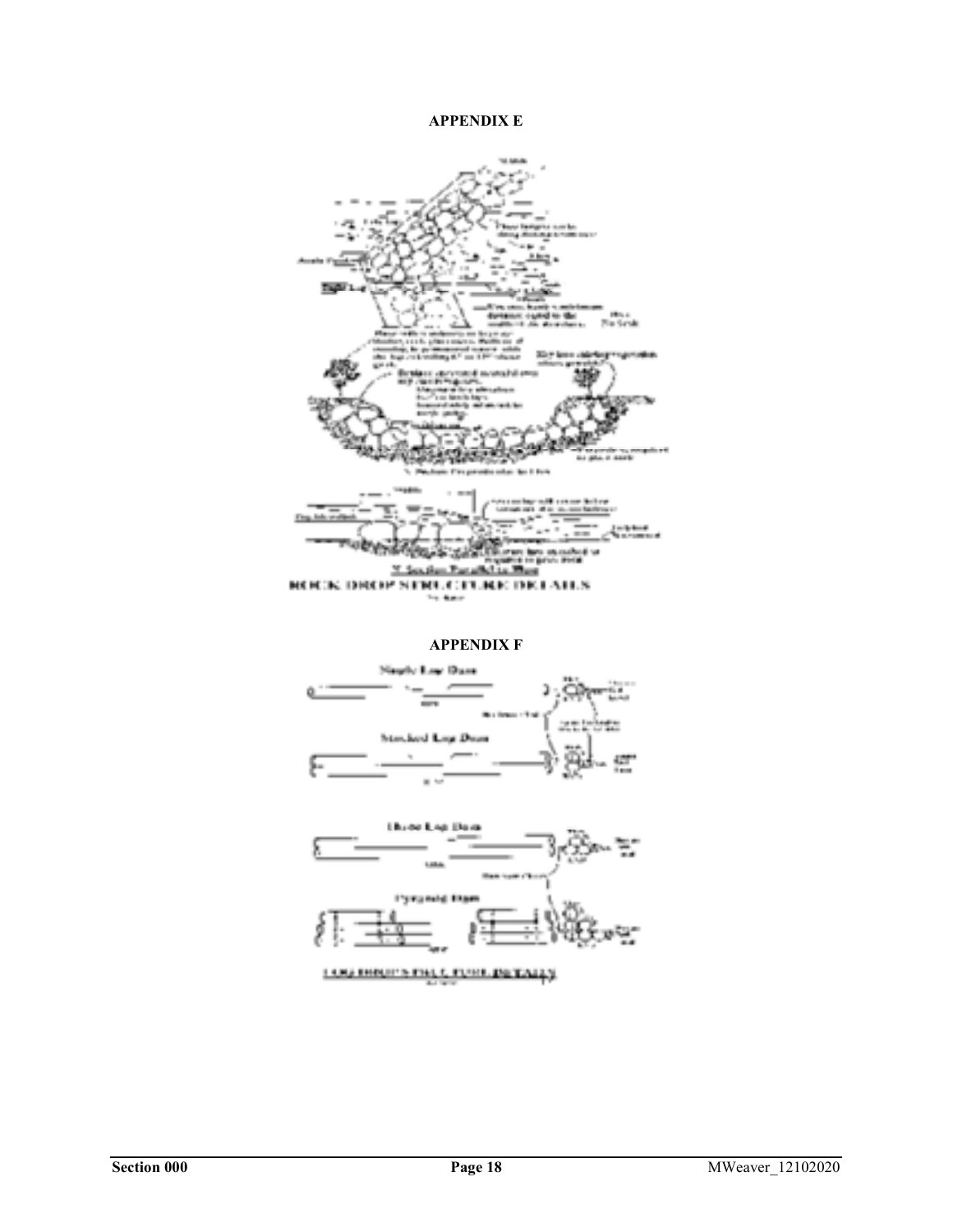# **APPENDIX G**



**APPENDIX H** 

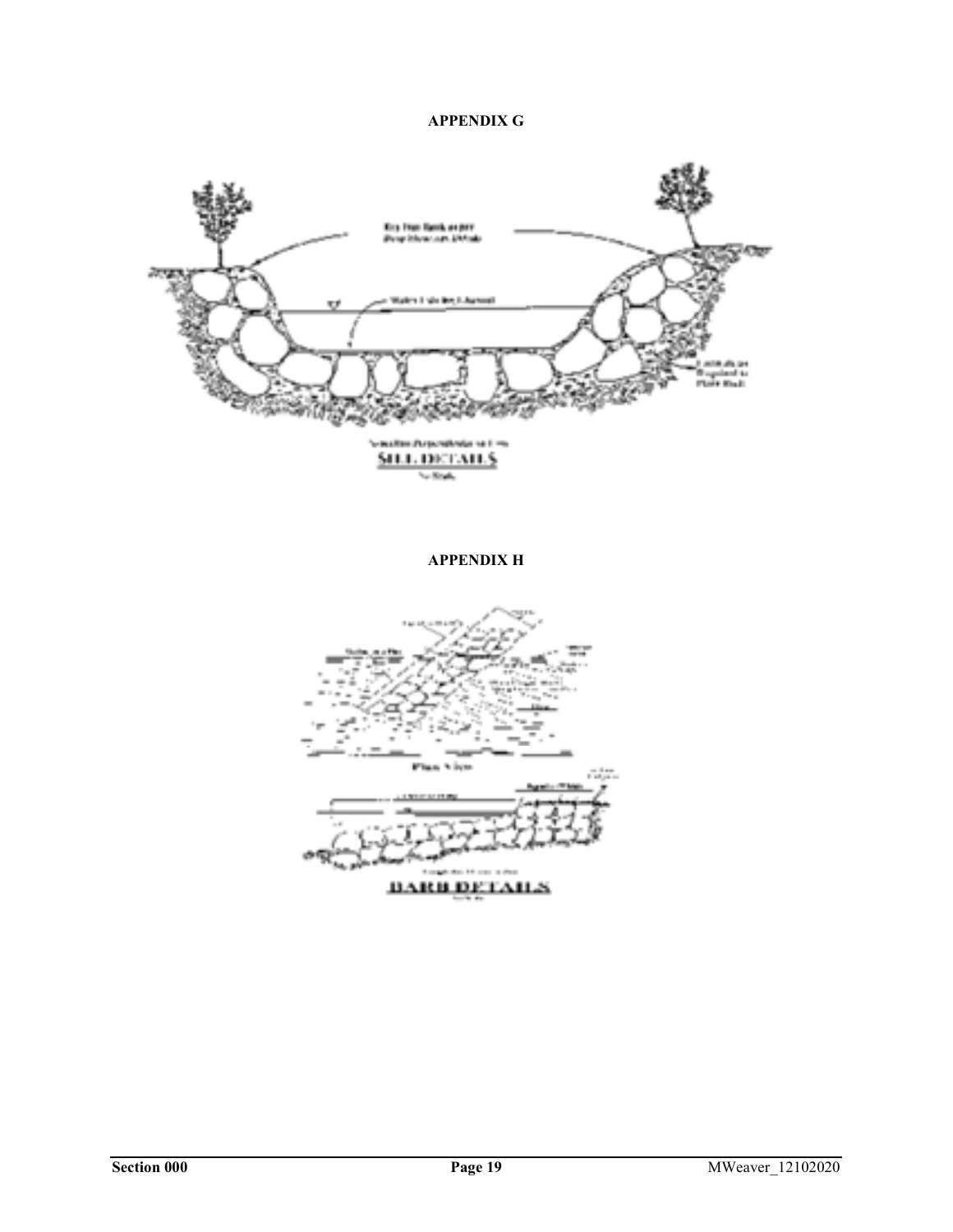



**APPENDIX J** 



ÿ

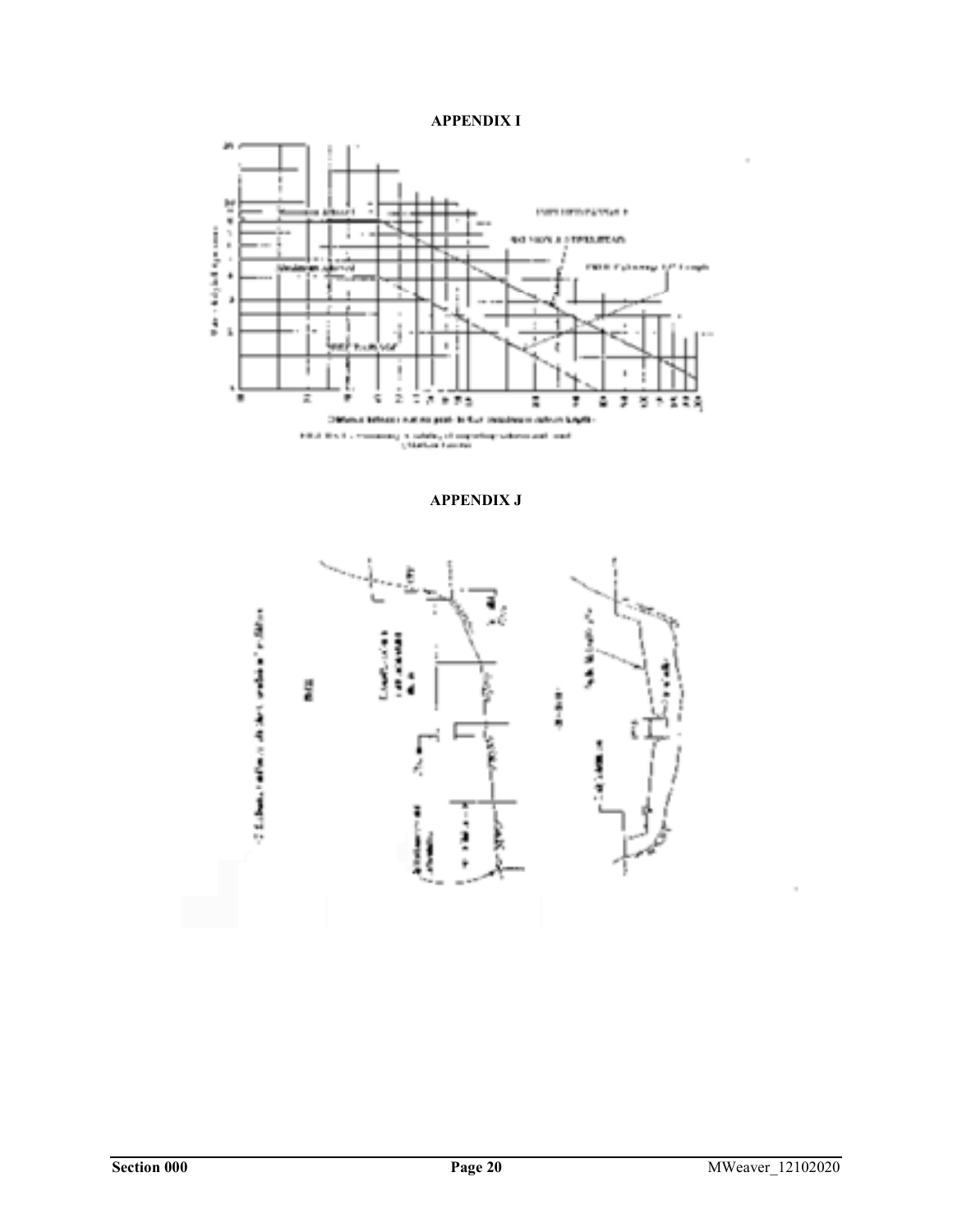## **APPENDIX K**



# **APPENDIX L**



Ne Saula<br>Wigare 20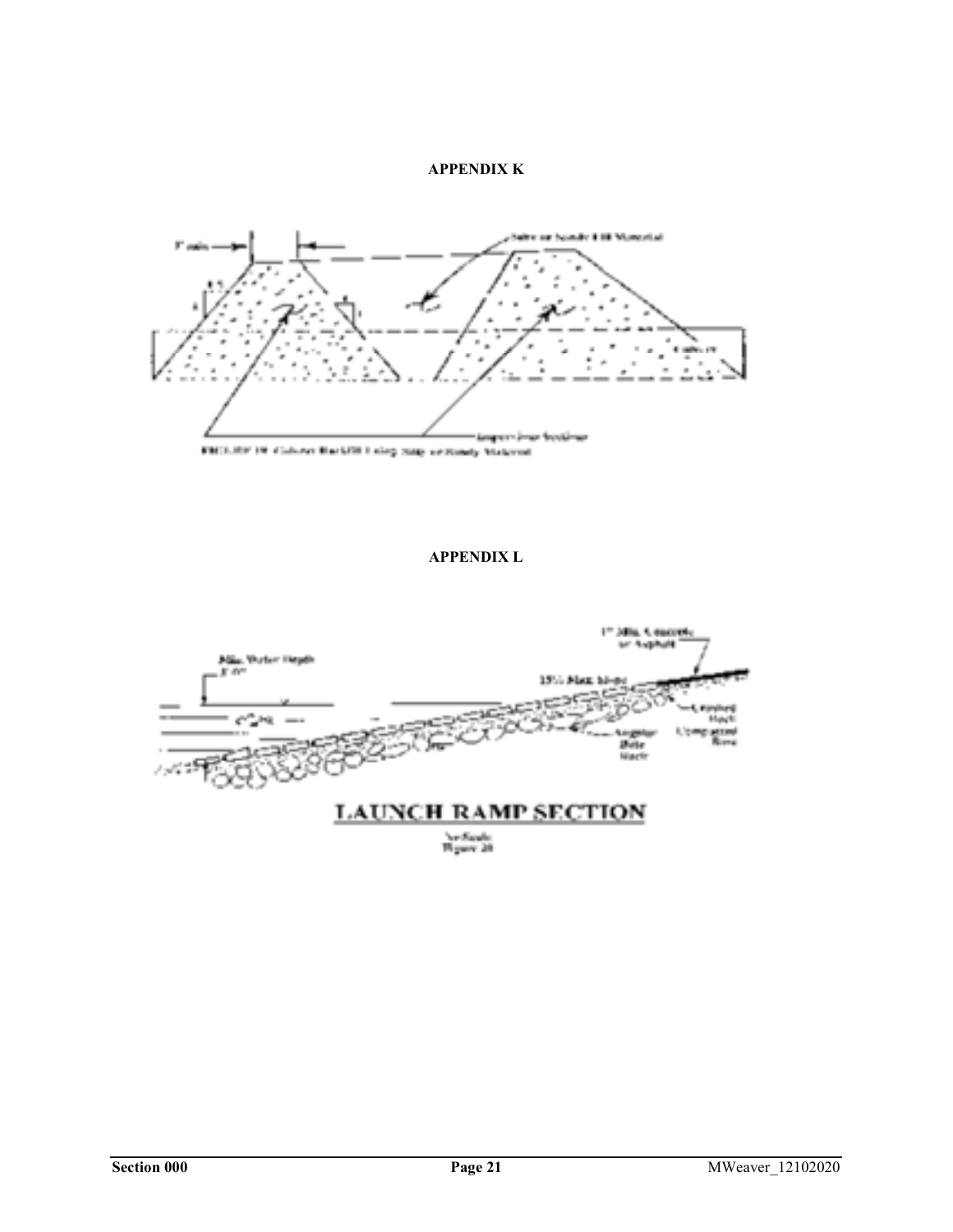# **APPENDIX M**



**APPENDIX N**